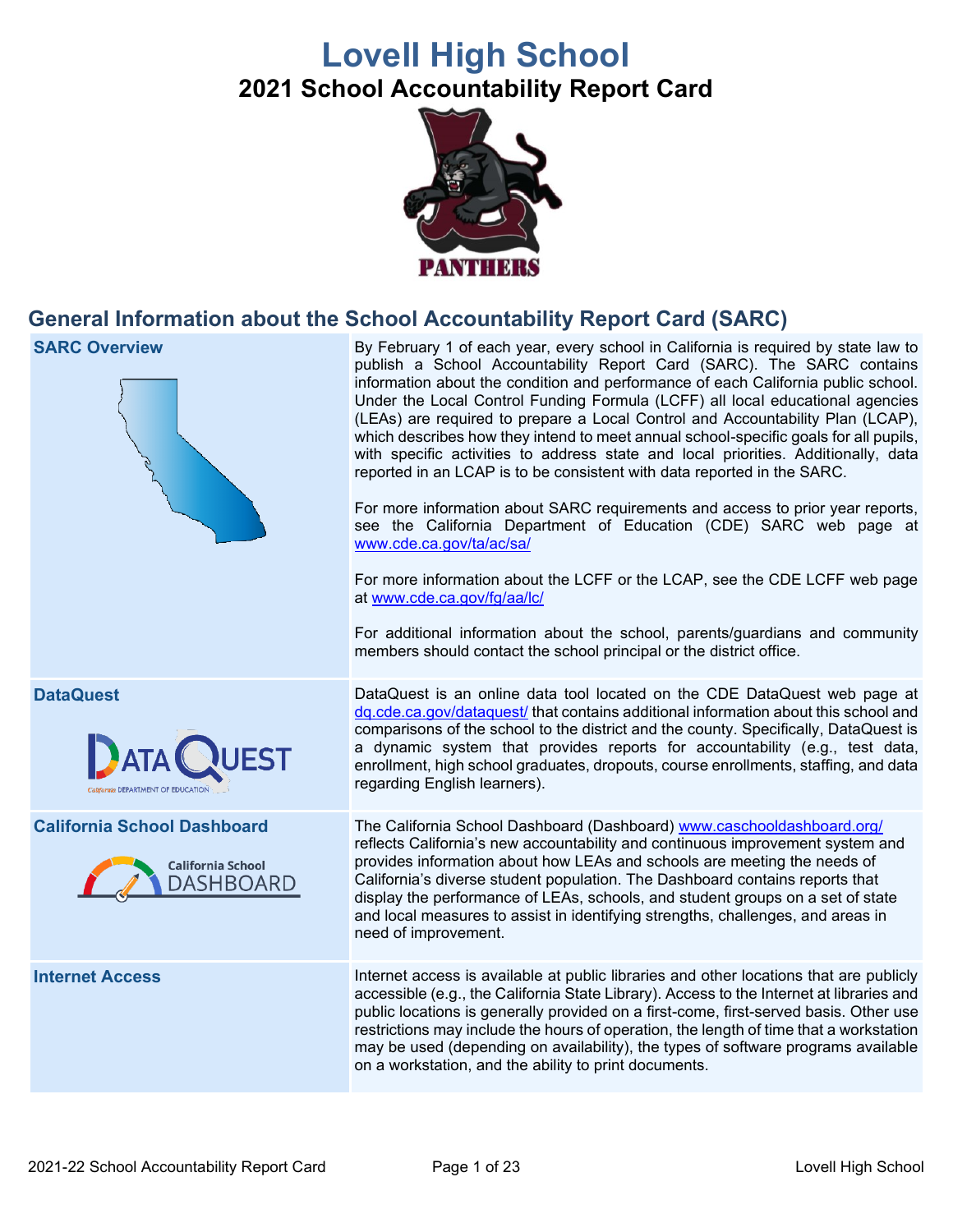### **2021-22 School Contact Information**

| <b>School Name</b>                               | Lovell High School                                  |
|--------------------------------------------------|-----------------------------------------------------|
| <b>Street</b>                                    | 12724 Avenue 392                                    |
| City, State, Zip                                 | <b>Cutler, CA 93615</b>                             |
| <b>Phone Number</b>                              | (559) 528-4703                                      |
| <b>Principal</b>                                 | Victoria Guzman                                     |
| <b>Email Address</b>                             | viguzman@cojusd.org                                 |
| <b>School Website</b>                            | http://lov.cojusd.org/Lovell-High-School/index.html |
| County-District-School (CDS) Code 54718605430806 |                                                     |

| 2021-22 District Contact Information |                            |  |  |  |
|--------------------------------------|----------------------------|--|--|--|
| <b>District Name</b>                 | Cutler-Orosi Joint Unified |  |  |  |
| <b>Phone Number</b>                  | 5595284703                 |  |  |  |
| Superintendent                       | Yolanda Valdez             |  |  |  |
| <b>Email Address</b>                 | yovaldez@cojusd.org        |  |  |  |
| <b>District Website Address</b>      | http://www.cojusd.org      |  |  |  |

#### **2021-22 School Overview**

Lovell High School transitioned to a continuation school in 1969, and is part of the Cutler-Orosi Joint Unified School District. COJUSD is located in a rural area of California's San Joaquin Valley: forty miles southeast of Fresno, fifteen miles north of Visalia. The District serves two unincorporated towns, Cutler and Orosi, which rely on Tulare County for all library, planning, public health, police, fire protection, and public services. COJUSD also serves unincorporated rural and mountain communities.

Lovell High School offers a core educational program consisting of English, English as a Second Language, physical education, sports, mathematics, social studies, science, language arts, and career pathways. In addition, students can earn additional credits through the Cyber High and Fuel Education online learning programs. The majority of courses on Cyber High and Fuel Education meet the rigorous A-G CSU/UC college requirements. Lovell High also has seasonal co-ed sports programs including volleyball, soccer, basketball, and softball. Lovell students have the opportunity to participate in fire fighting, Certified Nursing Assistant (CNA), and construction pathways.

Lovell High students have the opportunity for a "New Beginning and a Fresh Start" to reach their graduation goal. The caring and supportive staff help embrace the district vision of "Educating Minds and Inspiring Futures." Lovell High graduates will also exhibit the district vision of being college, career, community ready scholars and prepared to compete in a global economy. Each year, Lovell hosts two College and Career Day opportunities. These opportunities are provided to students to expand their horizons and have an opportunity to ask questions to presenters regarding their careers. Students, upon graduation, will exemplify the following characteristics: critical thinkers and collaborative problem-solvers, powerful communicators, creative and quality producers, leaders and ethical decision-makers, and productive citizens.

Victoria Guzman, Alternative Education Administrator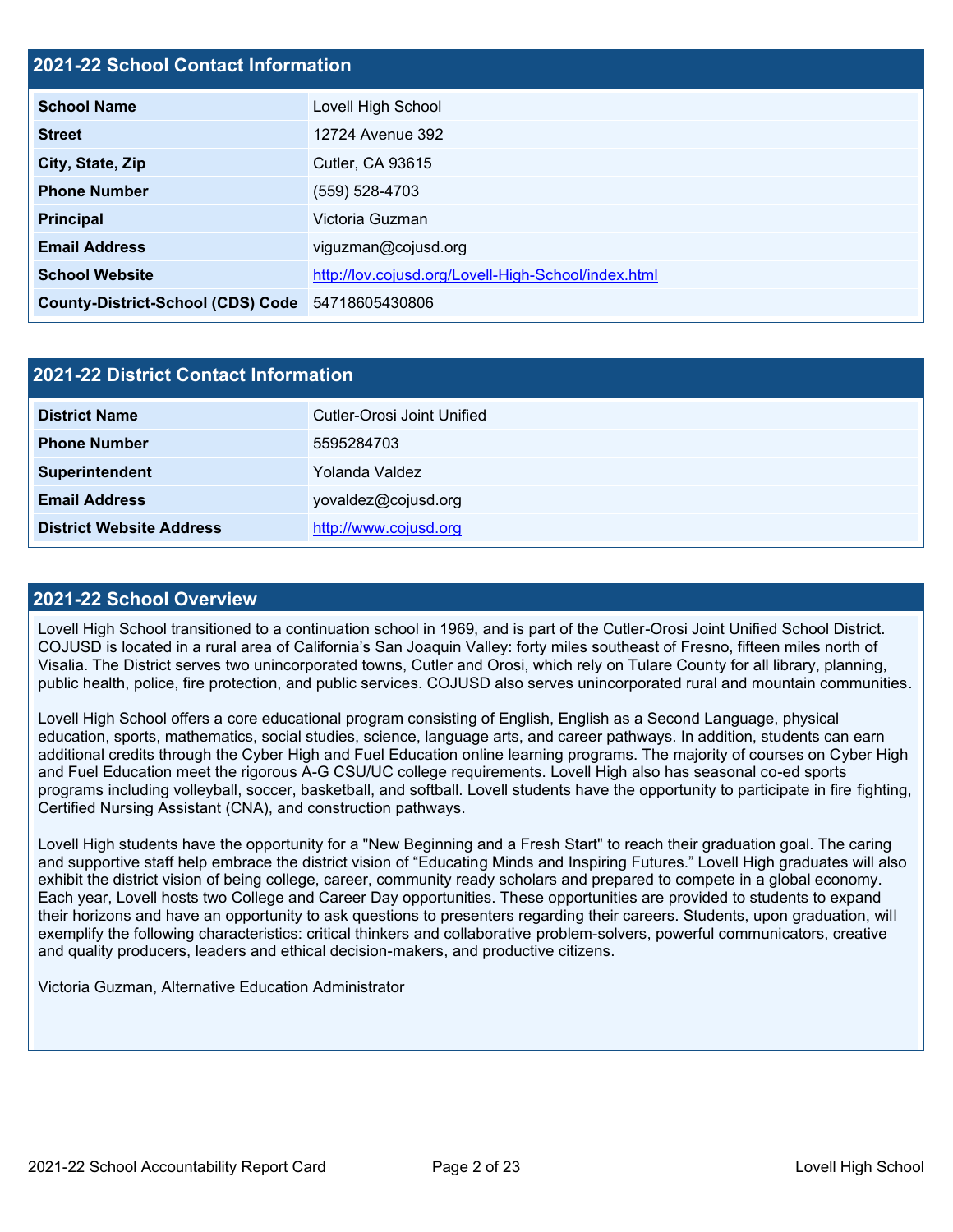# **About this School**

| 2020-21 Student Enrollment by Grade Level |                           |  |  |  |  |
|-------------------------------------------|---------------------------|--|--|--|--|
| <b>Grade Level</b>                        | <b>Number of Students</b> |  |  |  |  |
| Grade 11                                  | 13                        |  |  |  |  |
| Grade 12                                  | 28                        |  |  |  |  |
| <b>Total Enrollment</b>                   | 41                        |  |  |  |  |

## **2020-21 Student Enrollment by Student Group**

| <b>Student Group</b>                   | <b>Percent of Total Enrollment</b> |
|----------------------------------------|------------------------------------|
| <b>Filipino</b>                        | 2.4                                |
| <b>Hispanic or Latino</b>              | 97.6                               |
| <b>English Learners</b>                | 53.7                               |
| <b>Socioeconomically Disadvantaged</b> | 92.7                               |
| <b>Students with Disabilities</b>      | 2.4                                |

# **A. Conditions of Learning State Priority: Basic**

The SARC provides the following information relevant to the State priority: Basic (Priority 1):

- Degree to which teachers are appropriately assigned and fully credentialed in the subject area and for the pupils they are teaching;
- Pupils have access to standards-aligned instructional materials; and
- School facilities are maintained in good repair

Note: For more information refer to the Updated Teacher Equity Definitions web page at<https://www.cde.ca.gov/pd/ee/teacherequitydefinitions.asp>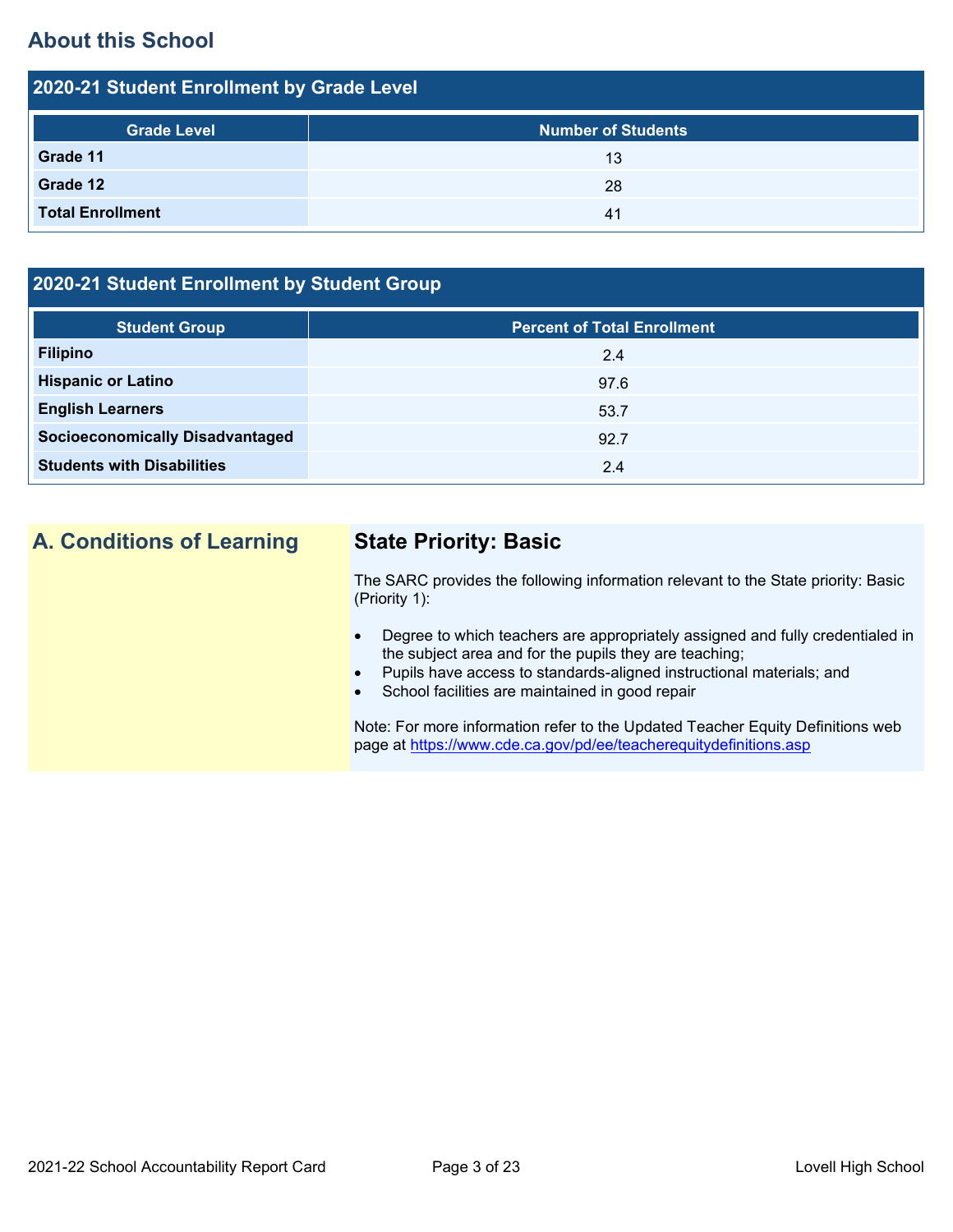| 2019-20 Teacher Preparation and Placement                                                       |         |  |  |  |
|-------------------------------------------------------------------------------------------------|---------|--|--|--|
| <b>Authorization/Assignment</b>                                                                 | 2019-20 |  |  |  |
| Fully (Preliminary or Clear) Credentialed for Subject and Student Placement (properly assigned) |         |  |  |  |
| <b>Intern Credential Holders Properly Assigned</b>                                              |         |  |  |  |
| Teachers Without Credentials and Misassignments ("ineffective" under ESSA)                      |         |  |  |  |
| Credentialed Teachers Assigned Out-of-Field ("out-of-field" under ESSA)                         |         |  |  |  |
| <b>Unknown</b>                                                                                  |         |  |  |  |
| <b>Total Teaching Positions</b>                                                                 |         |  |  |  |

Note: The data in this table is based on Full Time Equivalent (FTE) status. One FTE equals one staff member working full time; one FTE could also represent two staff members who each work 50 percent of full time. Additionally, an assignment is defined as a position that an educator is assigned to based on setting, subject, and grade level. An authorization is defined as the services that an educator is authorized to provide to students.

# **2019-20 Teachers Without Credentials and Misassignments (considered "ineffective" under ESSA) Authorization/Assignment 2019-20 Permits and Waivers Misassignments Vacant Positions Total Teachers Without Credentials and Misassignments**

| 2019-20 Credentialed Teachers Assigned Out-of-Field (considered "out-of-field" under ESSA) |         |  |  |  |
|--------------------------------------------------------------------------------------------|---------|--|--|--|
| <b>Indicator</b>                                                                           | 2019-20 |  |  |  |
| Credentialed Teachers Authorized on a Permit or Waiver                                     |         |  |  |  |
| <b>Local Assignment Options</b>                                                            |         |  |  |  |
| <b>Total Out-of-Field Teachers</b>                                                         |         |  |  |  |

| 2019-20 Class Assignments                                                                                                                           |         |
|-----------------------------------------------------------------------------------------------------------------------------------------------------|---------|
| <b>Indicator</b>                                                                                                                                    | 2019-20 |
| <b>Misassignments for English Learners</b><br>(a percentage of all the classes with English learners taught by teachers that are misassigned)       |         |
| No credential, permit or authorization to teach<br>(a percentage of all the classes taught by teachers with no record of an authorization to teach) |         |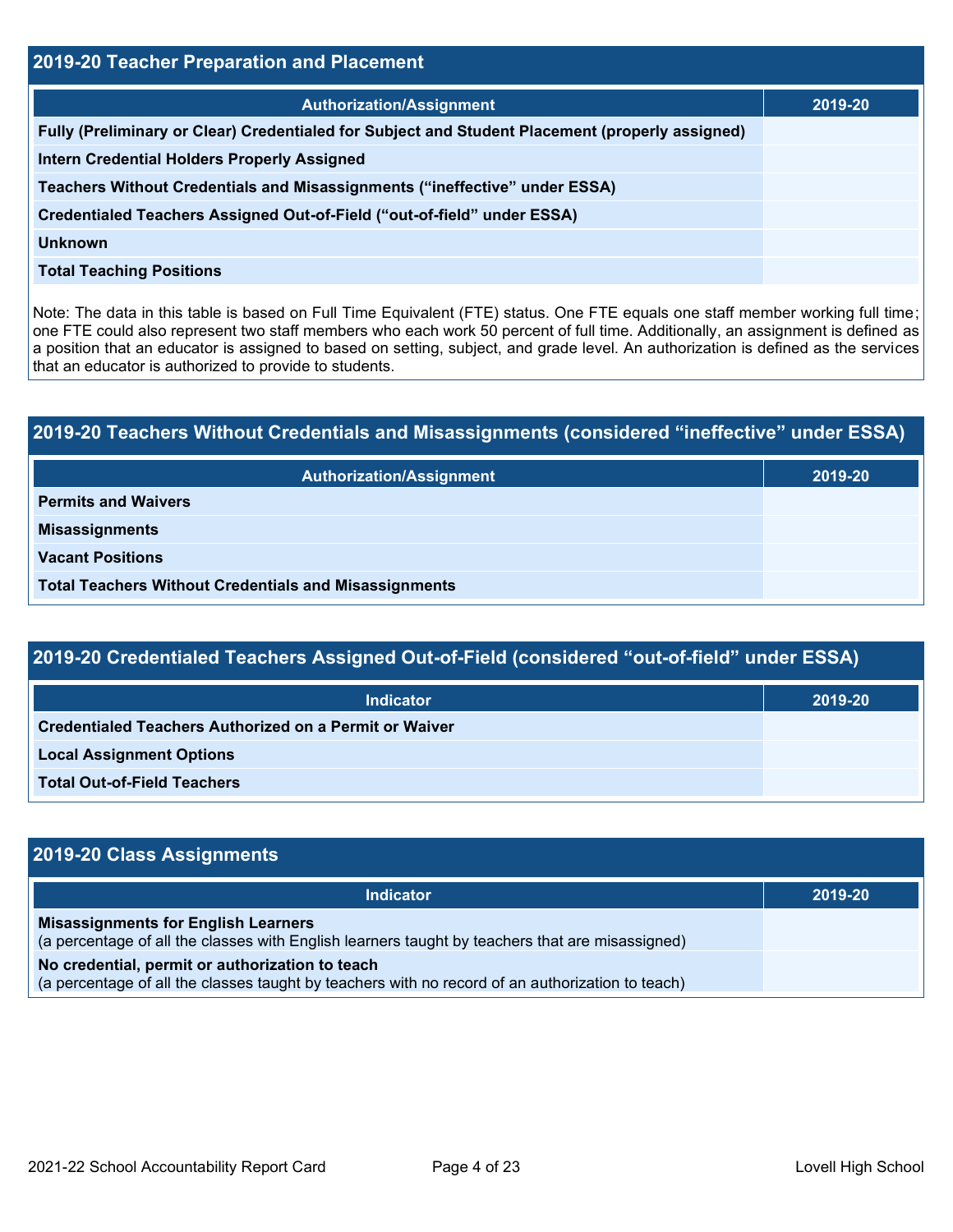#### **2021-22 Quality, Currency, Availability of Textbooks and Other Instructional Materials**

Lovell High School currently uses all state-approved curriculum adopted by the Cutler-Orosi School District. For example, in the English Language Arts courses, the following materials are being used Expository Reading and Writing Course, Cyber High and Fuel Education. Lovell High also currently uses EnVision Integrated Math I and II- SAVVAS Learning Company. Lovell High currently used the following text in science: Prentence Hall Earth Science, Biology and Cyber High, and Fuel Education. At Lovell High, the Social Science department uses the following state and district adopted material: United States History and Geography- Continuity and Change- McGraw Hill, The Modern Era: Prentence Hall, Cyber High and Fuel Education.

#### **Year and month in which the data were collected August 2021** August 2021

| <b>Subject</b>                                             | <b>Textbooks and Other Instructional Materials/year of</b><br><b>Adoption</b>                                                                 | <b>From</b><br><b>Most</b><br><b>Recent</b><br><b>Adoption</b><br>7 | <b>Percent</b><br><b>Students</b><br><b>Lacking Own</b><br><b>Assigned</b><br><b>Copy</b> |
|------------------------------------------------------------|-----------------------------------------------------------------------------------------------------------------------------------------------|---------------------------------------------------------------------|-------------------------------------------------------------------------------------------|
| <b>Reading/Language Arts</b>                               | Expository Reading and Writing Course, Cyber High and Fuel<br>Education                                                                       | <b>Yes</b>                                                          | $0.0\%$                                                                                   |
| <b>Mathematics</b>                                         | EnVision Integrated Math I and II- SAVVAS Learning<br>Company, Cyber High, Fuel Education                                                     | <b>Yes</b>                                                          | $0.0\%$                                                                                   |
| <b>Science</b>                                             | Pearson Earth Science CA Edition Pearson Biology CA<br>Edition, Cyber High, Fueleducation                                                     | <b>Yes</b>                                                          | $0.0\%$                                                                                   |
| <b>History-Social Science</b>                              | United States History and Geography- Continuity and<br>Change- McGraw Hill, The Modern Era: Prentence Hall,<br>Cyber High and Fuel Education. | <b>Yes</b>                                                          | $0.0\%$                                                                                   |
| <b>Foreign Language</b>                                    | <b>Fuel Education</b>                                                                                                                         | <b>Yes</b>                                                          | $0.0\%$                                                                                   |
| <b>Health</b>                                              | N/A                                                                                                                                           |                                                                     | $0.0\%$                                                                                   |
| <b>Visual and Performing Arts</b>                          | Glencoe, Arts in Focus                                                                                                                        | <b>Yes</b>                                                          | $0.0\%$                                                                                   |
| <b>Science Laboratory Equipment</b><br>$($ grades 9-12 $)$ | N/A                                                                                                                                           |                                                                     | $0.0\%$                                                                                   |

### **School Facility Conditions and Planned Improvements**

Lovell High School had a rating of 100% on safety, cleanliness, and adequacy. In addition, the school received a ranking of good on all these categories. At this time, the school is not in need of any facility improvements.

#### **Year and month of the most recent FIT report** 11/30/2021 11/30/2021

| <b>System Inspected</b>                                             | <b>Rate</b><br>Good | Rate Rate<br>Fair   Poor | <b>Repair Needed and Action Taken or Planned</b> |
|---------------------------------------------------------------------|---------------------|--------------------------|--------------------------------------------------|
| <b>Systems:</b><br>Gas Leaks, Mechanical/HVAC, Sewer                | X                   |                          |                                                  |
| Interior:<br><b>Interior Surfaces</b>                               | X                   |                          |                                                  |
| <b>Cleanliness:</b><br>Overall Cleanliness, Pest/Vermin Infestation | X                   |                          |                                                  |
| <b>Electrical</b>                                                   | X                   |                          |                                                  |
| <b>Restrooms/Fountains:</b><br>Restrooms, Sinks/ Fountains          | $\times$            |                          |                                                  |
| Safety:<br>Fire Safety, Hazardous Materials                         | X                   |                          |                                                  |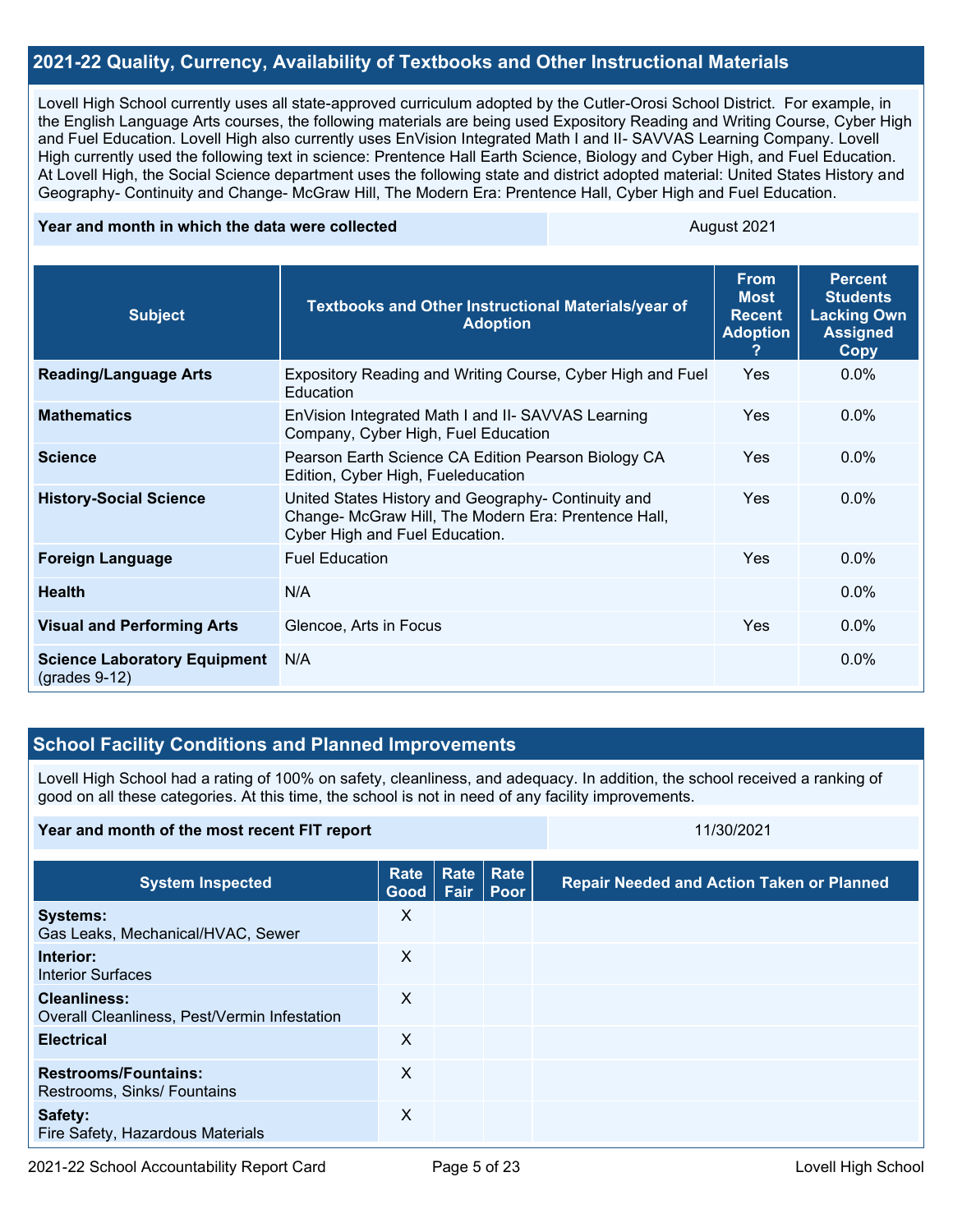| <b>School Facility Conditions and Planned Improvements</b>             |  |  |  |  |  |  |  |
|------------------------------------------------------------------------|--|--|--|--|--|--|--|
| <b>Structural:</b><br><b>Structural Damage, Roofs</b>                  |  |  |  |  |  |  |  |
| External:<br>Playground/School Grounds, Windows/<br>Doors/Gates/Fences |  |  |  |  |  |  |  |

| <b>Overall Facility Rate</b> |      |      |      |
|------------------------------|------|------|------|
| <b>Exemplary</b>             | Good | Fair | Poor |
|                              |      |      |      |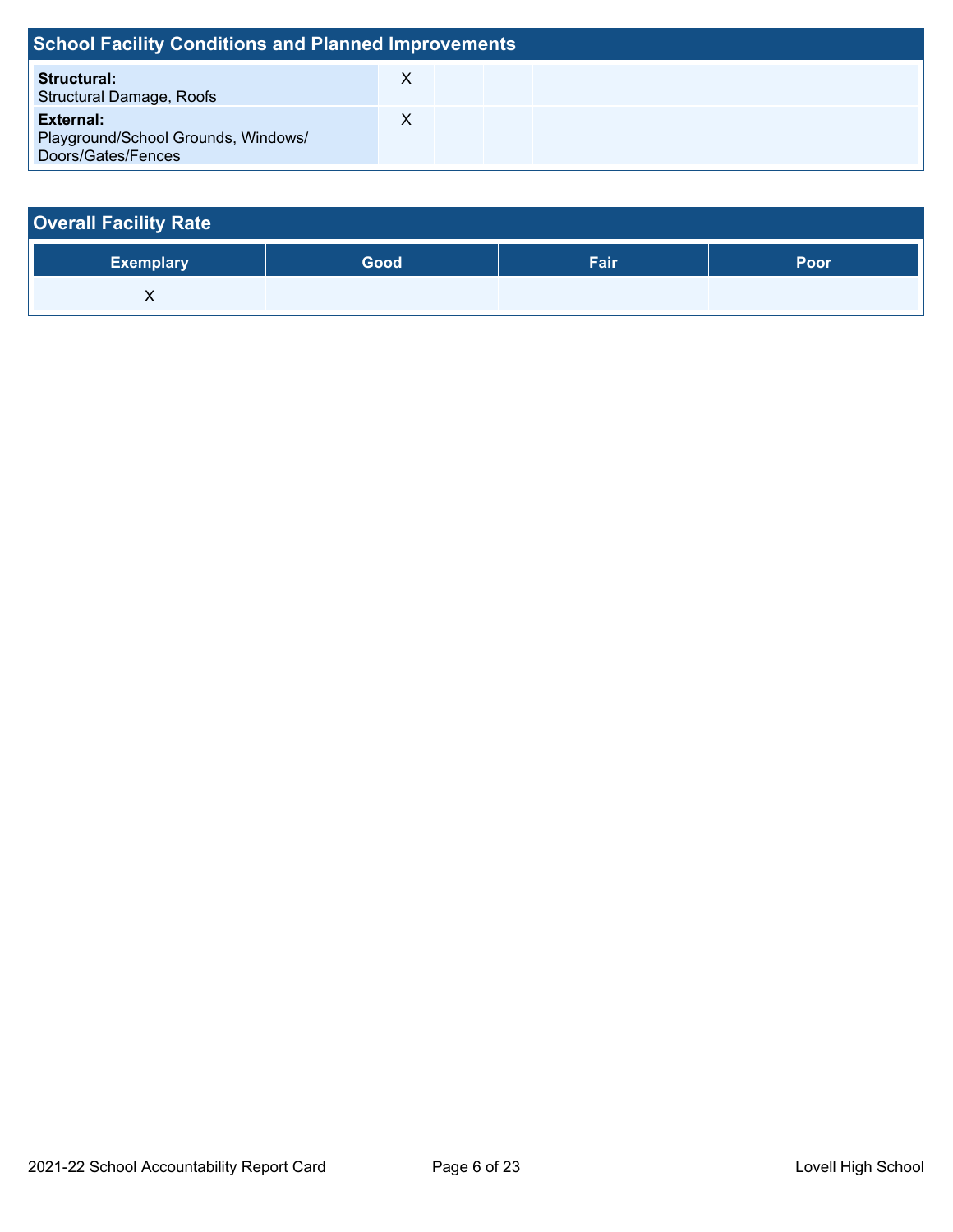# **B. Pupil Outcomes State Priority: Pupil Achievement**

The SARC provides the following information relevant to the State priority: Pupil Achievement (Priority 4):

#### **Statewide Assessments**

(i.e., California Assessment of Student Performance and Progress [CAASPP] System includes the Smarter Balanced Summative Assessments for students in the general education population and the California Alternate Assessments [CAAs] for English language arts/literacy [ELA] and mathematics given in grades three through eight and grade eleven. Only eligible students may participate in the administration of the CAAs. CAAs items are aligned with alternate achievement standards, which are linked with the Common Core State Standards [CCSS] for students with the most significant cognitive disabilities).

The CAASPP System encompasses the following assessments and student participation requirements:

- 1. **Smarter Balanced Summative Assessments and CAAs for ELA** in grades three through eight and grade eleven.
- 2. **Smarter Balanced Summative Assessments and CAAs for mathematics** in grades three through eight and grade eleven.
- 3. **California Science Test (CAST) and CAAs for Science** in grades five, eight, and once in high school (i.e., grade ten, eleven, or twelve).

#### **SARC Reporting in the 2020-2021 School Year Only**

Where the most viable option, LEAs were required to administer the statewide summative assessment in ELA and mathematics. Where a statewide summative assessment was not the most viable option for the LEA (or for one or more gradelevel[s] within the LEA) due to the pandemic, LEAs were allowed to report results from a different assessment that met the criteria established by the State Board of Education (SBE) on March 16, 2021. The assessments were required to be:

- Aligned with CA CCSS for ELA and mathematics;
- Available to students in grades 3 through 8, and grade 11; and
- Uniformly administered across a grade, grade span, school, or district to all eligible students.

#### **Options**

Note that the CAAs could only be administered in-person following health and safety requirements. If it was not viable for the LEA to administer the CAAs in person with health and safety guidelines in place, the LEA was directed to not administer the tests. There were no other assessment options available for the CAAs. Schools administered the Smarter Balanced Summative Assessments for ELA and mathematics, other assessments that meet the SBE criteria, or a combination of both, and they could only choose one of the following:

- Smarter Balanced ELA and mathematics summative assessments;
- Other assessments meeting the SBE criteria; or
- Combination of Smarter Balanced ELA and mathematics summative assessments and other assessments.

The percentage of students who have successfully completed courses that satisfy the requirements for entrance to the University of California and the California State University, or career technical education sequences or programs of study.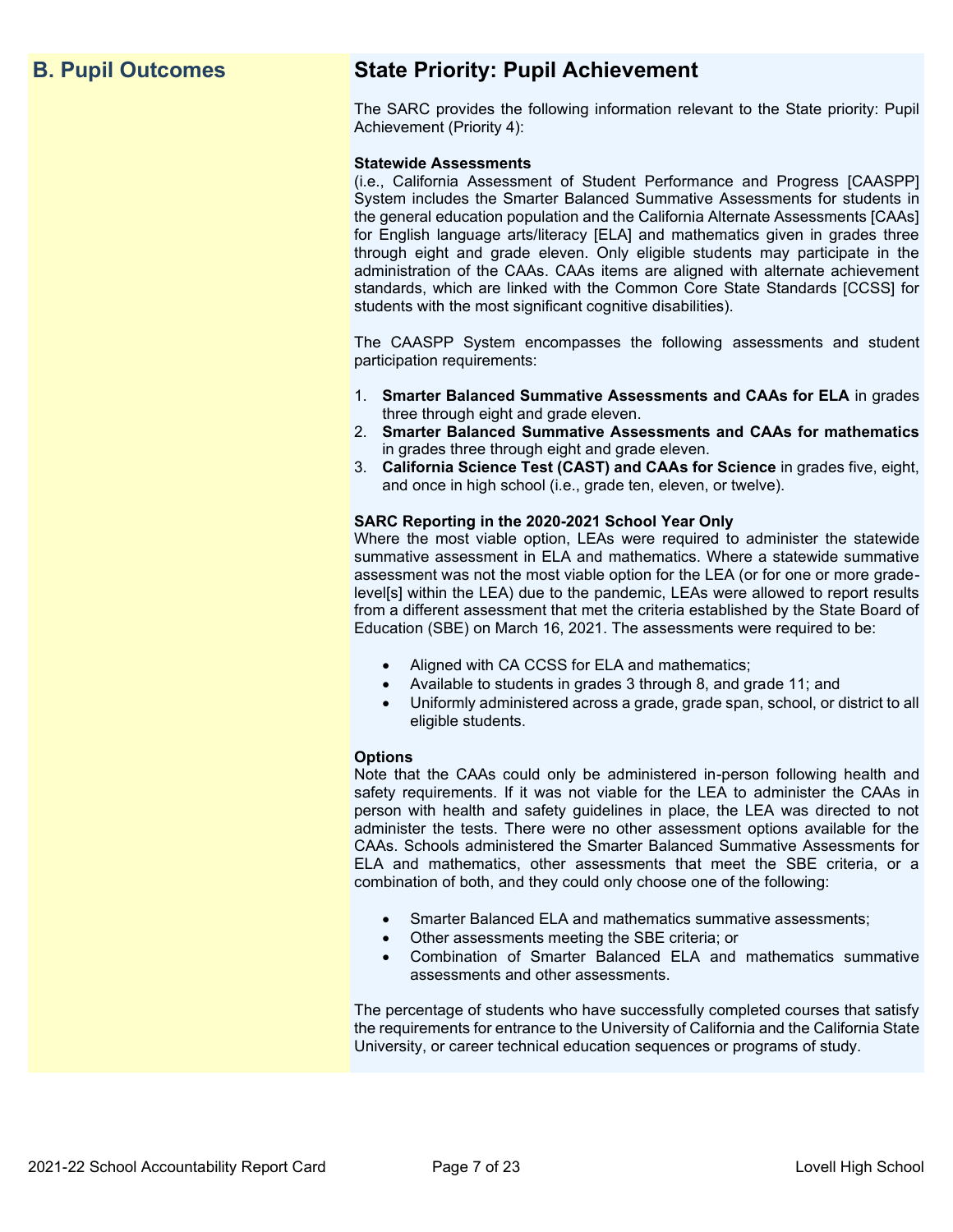#### **Percentage of Students Meeting or Exceeding the State Standard on CAASPP**

This table displays CAASPP test results in ELA and mathematics for all students grades three through eight and grade eleven taking and completing a state-administered assessment.

The 2019-2020 data cells with N/A values indicate that the 2019-2020 data are not available due to the COVID-19 pandemic and resulting summative test suspension. The Executive Order N-30-20 was issued which waived the assessment, accountability, and reporting requirements for the 2019-2020 school year.

The 2020-2021 data cells have N/A values because these data are not comparable to other year data due to the COVID-19 pandemic during the 2020-2021 school year. Where the CAASPP assessments in ELA and/or mathematics is not the most viable option, the LEAs were allowed to administer local assessments. Therefore, the 2020-2021 data between school years for the school, district, state are not an accurate comparison. As such, it is inappropriate to compare results of the 2020-2021 school year to other school years.

| <b>Subject</b>                                                       | <b>School</b><br>2019-20 | <b>School</b><br>2020-21 | <b>District</b><br>2019-20 | <b>District</b><br>2020-21 | <b>State</b><br>2019-20 | <b>State</b><br>2020-21 |
|----------------------------------------------------------------------|--------------------------|--------------------------|----------------------------|----------------------------|-------------------------|-------------------------|
| <b>English Language Arts/Literacy</b><br>$\left($ grades 3-8 and 11) | N/A                      | N/A                      | N/A                        | N/A                        | N/A                     | N/A                     |
| <b>Mathematics</b><br>$($ grades 3-8 and 11 $)$                      | N/A                      | N/A                      | N/A                        | N/A                        | N/A                     | N/A                     |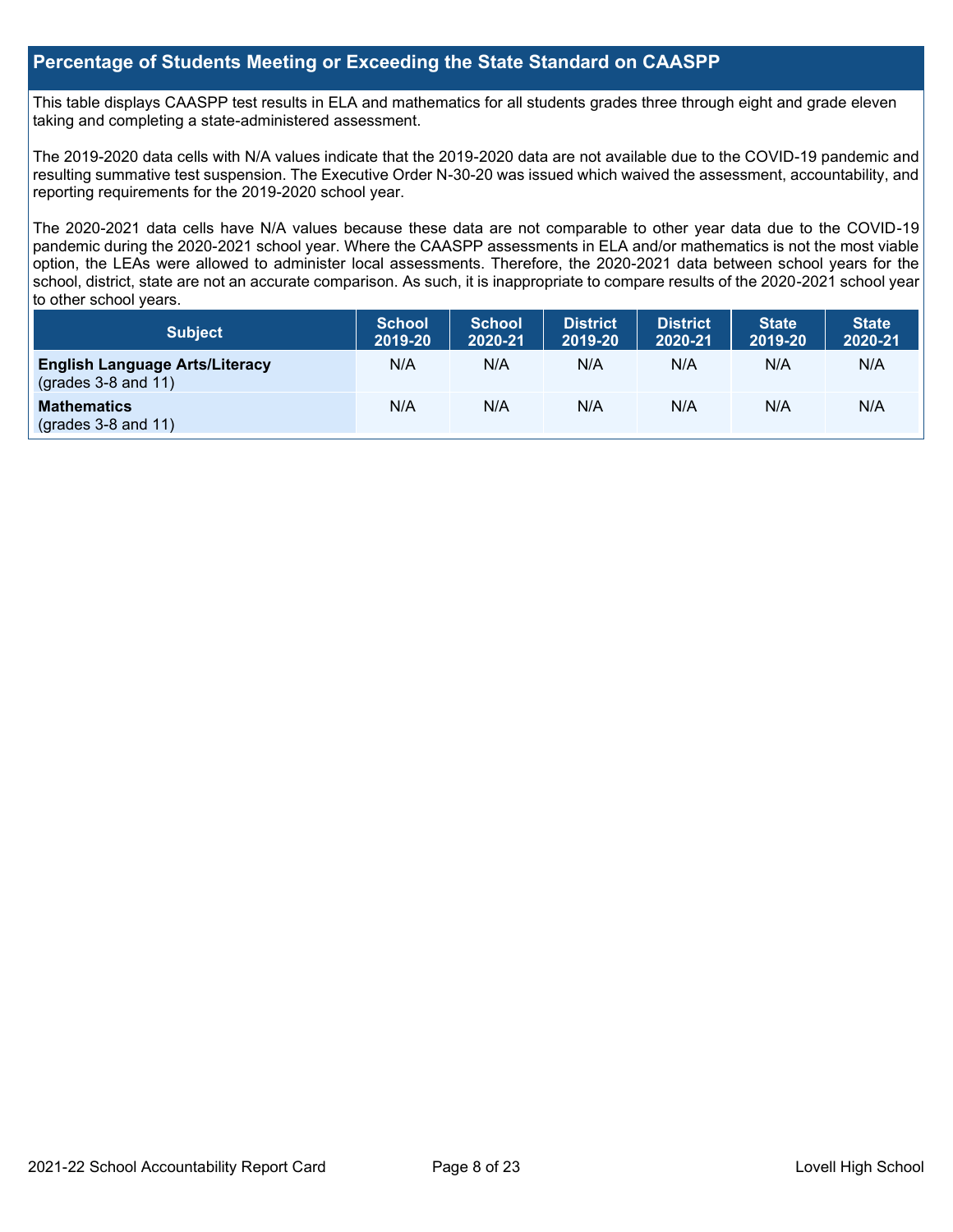### **2020-21 CAASPP Test Results in ELA by Student Group**

This table displays CAASPP test results in ELA by student group for students grades three through eight and grade eleven taking and completing a state-administered assessment. The CDE will populate this table for schools in cases where the school administered the CAASPP assessment. In cases where the school administered a local assessment instead of CAASPP, the CDE will populate this table with "NT" values, meaning this school did not test students using the CAASPP. See the local assessment(s) table for more information.

| <b>CAASPP</b><br><b>Student Groups</b>               | <b>CAASPP</b><br><b>Total</b><br><b>Enrollment</b> | <b>CAASPP</b><br><b>Number</b><br><b>Tested</b> | <b>CAASPP</b><br><b>Percent</b><br><b>Tested</b> | <b>CAASPP</b><br><b>Percent</b><br><b>Not Tested</b> | <b>CAASPP</b><br><b>Percent</b><br><b>Met or</b><br><b>Exceeded</b> |
|------------------------------------------------------|----------------------------------------------------|-------------------------------------------------|--------------------------------------------------|------------------------------------------------------|---------------------------------------------------------------------|
| <b>All Students</b>                                  | 33                                                 | 32                                              | 96.97                                            | 3.03                                                 | 6.25                                                                |
| <b>Female</b>                                        | 14                                                 | 14                                              | 100                                              | $\Omega$                                             | 7.14                                                                |
| <b>Male</b>                                          | 19                                                 | 18                                              | 94.74                                            | 5.26                                                 | 5.56                                                                |
| American Indian or Alaska Native                     | $\mathbf{0}$                                       | $\pmb{0}$                                       | $\mathbf 0$                                      | $\mathbf 0$                                          | 0                                                                   |
| <b>Asian</b>                                         | $\mathbf 0$                                        | $\mathbf 0$                                     | $\mathbf{0}$                                     | $\Omega$                                             | 0                                                                   |
| <b>Black or African American</b>                     | $\Omega$                                           | $\mathbf 0$                                     | $\Omega$                                         | $\Omega$                                             | 0                                                                   |
| <b>Filipino</b>                                      | $- -$                                              | $\overline{\phantom{a}}$                        | --                                               | --                                                   | --                                                                  |
| <b>Hispanic or Latino</b>                            | 31                                                 | 30                                              | 96.77                                            | 3.23                                                 | 6.67                                                                |
| <b>Native Hawaiian or Pacific Islander</b>           | $\mathbf 0$                                        | $\mathbf 0$                                     | $\mathbf 0$                                      | $\mathbf 0$                                          | 0                                                                   |
| <b>Two or More Races</b>                             | $-$                                                | $\overline{\phantom{a}}$                        | --                                               | --                                                   | --                                                                  |
| <b>White</b>                                         | $\Omega$                                           | $\mathbf 0$                                     | $\Omega$                                         | $\Omega$                                             | 0                                                                   |
| <b>English Learners</b>                              | 15                                                 | 15                                              | 100                                              | $\Omega$                                             | $\Omega$                                                            |
| <b>Foster Youth</b>                                  | $\mathbf 0$                                        | $\mathbf 0$                                     | $\mathbf{0}$                                     | $\mathbf 0$                                          | $\Omega$                                                            |
| <b>Homeless</b>                                      | $\mathbf 0$                                        | $\pmb{0}$                                       | $\mathbf 0$                                      | $\mathbf 0$                                          | 0                                                                   |
| <b>Military</b>                                      | $\Omega$                                           | $\pmb{0}$                                       | $\Omega$                                         | $\Omega$                                             | 0                                                                   |
| <b>Socioeconomically Disadvantaged</b>               | 30                                                 | 30                                              | 100                                              | $\Omega$                                             | 6.67                                                                |
| <b>Students Receiving Migrant Education Services</b> | $\mathbf 0$                                        | 0                                               | $\mathbf{0}$                                     | $\Omega$                                             | 0                                                                   |
| <b>Students with Disabilities</b>                    | $\mathbf 0$                                        | $\mathbf 0$                                     | $\mathbf{0}$                                     | $\overline{0}$                                       | 0                                                                   |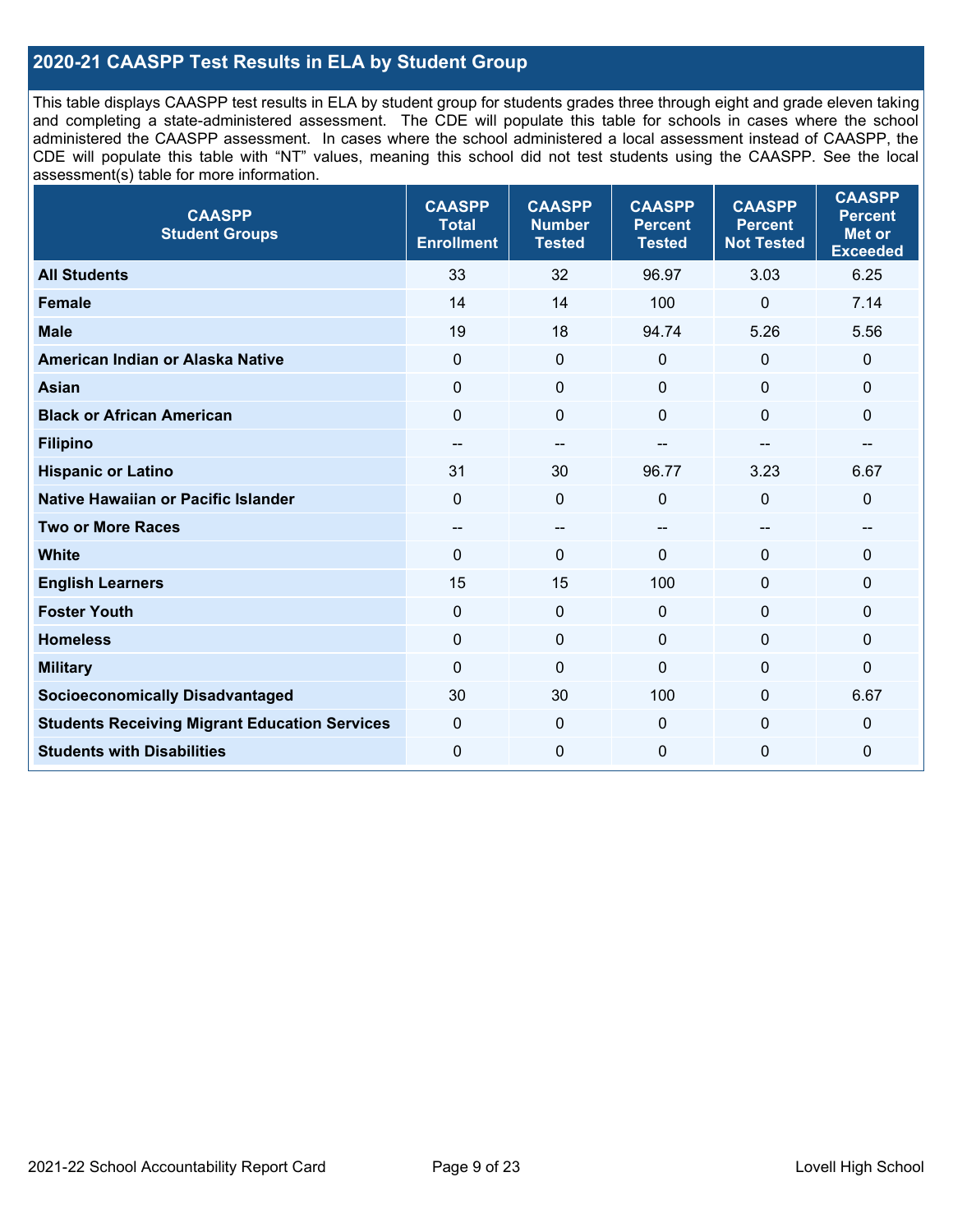### **2020-21 CAASPP Test Results in Math by Student Group**

This table displays CAASPP test results in Math by student group for students grades three through eight and grade eleven taking and completing a state-administered assessment. The CDE will populate this table for schools in cases where the school administered the CAASPP assessment. In cases where the school administered a local assessment instead of CAASPP, the CDE will populate this table with "NT" values, meaning this school did not test students using the CAASPP. See the local assessment(s) table for more information.

| <b>CAASPP</b><br><b>Student Groups</b>               | <b>CAASPP</b><br><b>Total</b><br><b>Enrollment</b> | <b>CAASPP</b><br><b>Number</b><br><b>Tested</b> | <b>CAASPP</b><br><b>Percent</b><br><b>Tested</b> | <b>CAASPP</b><br><b>Percent</b><br><b>Not Tested</b> | <b>CAASPP</b><br><b>Percent</b><br>Met or<br><b>Exceeded</b> |
|------------------------------------------------------|----------------------------------------------------|-------------------------------------------------|--------------------------------------------------|------------------------------------------------------|--------------------------------------------------------------|
| <b>All Students</b>                                  | 33                                                 | 31                                              | 93.94                                            | 6.06                                                 | 0.00                                                         |
| <b>Female</b>                                        | 14                                                 | 14                                              | 100.00                                           | 0.00                                                 | 0.00                                                         |
| <b>Male</b>                                          | 19                                                 | 17                                              | 89.47                                            | 10.53                                                | 0.00                                                         |
| American Indian or Alaska Native                     | $\mathbf 0$                                        | $\pmb{0}$                                       | $\mathbf 0$                                      | $\mathbf 0$                                          | $\mathbf 0$                                                  |
| <b>Asian</b>                                         | $\mathbf 0$                                        | $\pmb{0}$                                       | $\mathbf 0$                                      | 0                                                    | $\mathbf 0$                                                  |
| <b>Black or African American</b>                     | $\mathbf{0}$                                       | $\mathbf{0}$                                    | $\mathbf{0}$                                     | $\mathbf{0}$                                         | $\mathbf{0}$                                                 |
| <b>Filipino</b>                                      | $\overline{\phantom{a}}$                           | $\overline{\phantom{a}}$                        | $-$                                              | --                                                   | --                                                           |
| <b>Hispanic or Latino</b>                            | 31                                                 | 29                                              | 93.55                                            | 6.45                                                 | 0.00                                                         |
| <b>Native Hawaiian or Pacific Islander</b>           | $\Omega$                                           | $\pmb{0}$                                       | 0                                                | $\Omega$                                             | $\mathbf 0$                                                  |
| <b>Two or More Races</b>                             | $- -$                                              | $\sim$                                          | --                                               | --                                                   | --                                                           |
| <b>White</b>                                         | $\mathbf{0}$                                       | $\mathbf 0$                                     | $\Omega$                                         | 0                                                    | $\mathbf 0$                                                  |
| <b>English Learners</b>                              | 15                                                 | 14                                              | 93.33                                            | 6.67                                                 | 0.00                                                         |
| <b>Foster Youth</b>                                  | $\Omega$                                           | $\mathbf 0$                                     | $\Omega$                                         | $\mathbf{0}$                                         | $\mathbf 0$                                                  |
| <b>Homeless</b>                                      | 0                                                  | $\mathbf 0$                                     | $\mathbf{0}$                                     | $\mathbf{0}$                                         | $\mathbf 0$                                                  |
| <b>Military</b>                                      | $\mathbf 0$                                        | $\pmb{0}$                                       | 0                                                | 0                                                    | 0                                                            |
| <b>Socioeconomically Disadvantaged</b>               | 30                                                 | 29                                              | 96.67                                            | 3.33                                                 | 0.00                                                         |
| <b>Students Receiving Migrant Education Services</b> | $\mathbf 0$                                        | $\pmb{0}$                                       | 0                                                | $\mathbf 0$                                          | 0                                                            |
| <b>Students with Disabilities</b>                    | $\mathbf 0$                                        | $\pmb{0}$                                       | $\mathbf{0}$                                     | 0                                                    | 0                                                            |

#### **2020-21 Local Assessment Test Results in ELA by Student Group**

This table displays Local Assessment test results in ELA by student group for students grades three through eight and grade eleven. LEAs/schools will populate this table for schools in cases where the school administered a local assessment. In cases where the school administered the CAASPP assessment, LEAs/schools will populate this table with "N/A" values in all cells, meaning this table is Not Applicable for this school.

\*At or above the grade-level standard in the context of the local assessment administered.

#### **2020-21 Local Assessment Test Results in Math by Student Group**

This table displays Local Assessment test results in Math by student group for students grades three through eight and grade eleven. LEAs/schools will populate this table for schools in cases where the school administered a local assessment. In cases where the school administered the CAASPP assessment, LEAs/schools will populate this table with "N/A" values in all cells, meaning this table is Not Applicable for this school.

\*At or above the grade-level standard in the context of the local assessment administered.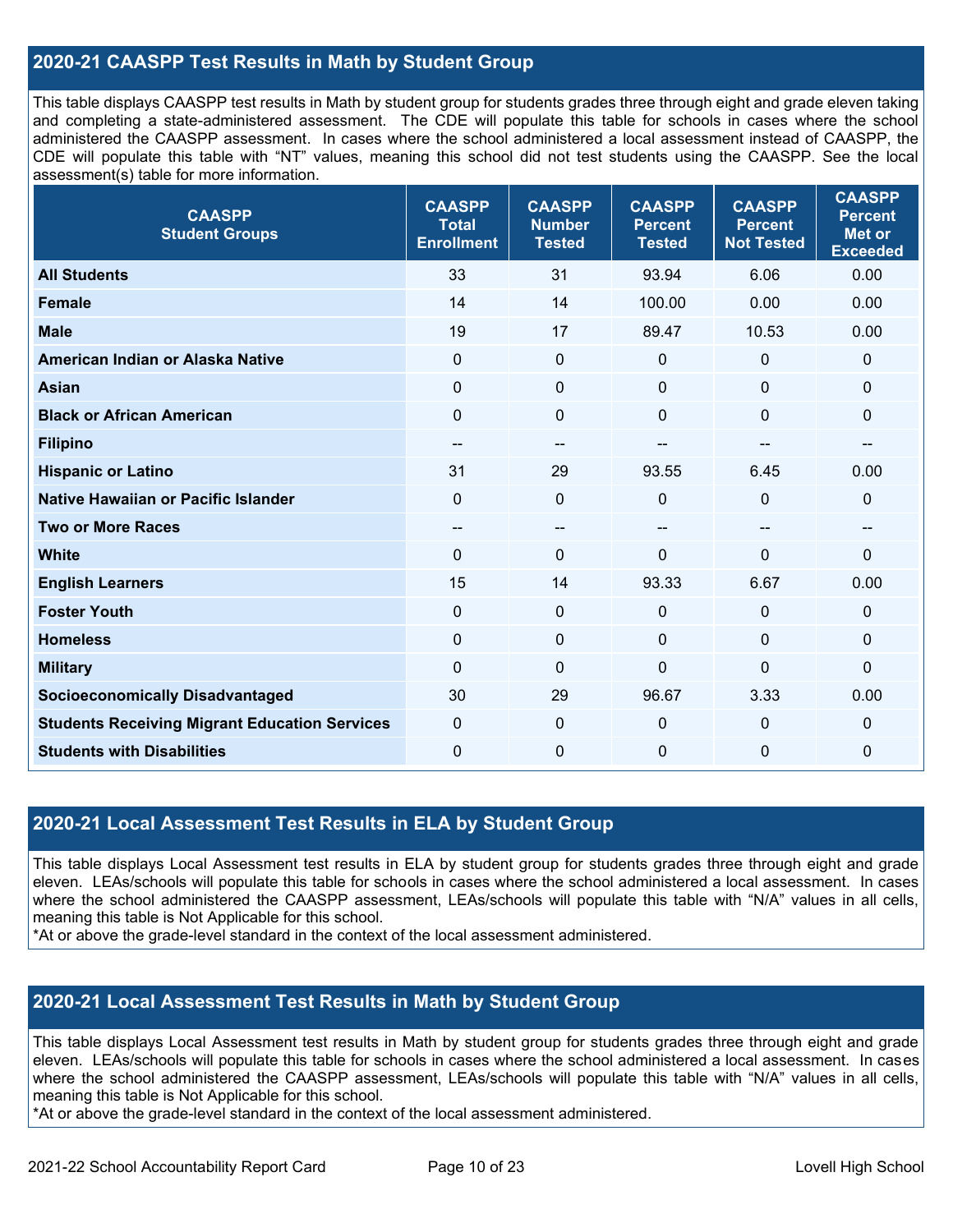### **CAASPP Test Results in Science for All Students**

This table displays the percentage of all students grades five, eight, and High School meeting or exceeding the State Standard.

The 2019-2020 data cells with N/A values indicate that the 2019-2020 data are not available due to the COVID-19 pandemic and resulting summative testing suspension. The Executive Order N-30-20 was issued which waived the assessment, accountability, and reporting requirements for the 2019-2020 school year.

For any 2020-2021 data cells with N/T values indicate that this school did not test students using the CAASPP Science.

| <b>Subject</b>                                  | <b>School</b> | <b>School</b> | <b>District</b> | District | <b>State</b> | <b>State</b> |
|-------------------------------------------------|---------------|---------------|-----------------|----------|--------------|--------------|
|                                                 | 2019-20       | 2020-21       | 2019-20         | 2020-21  | 2019-20      | 2020-21      |
| <b>Science</b><br>(grades 5, 8 and high school) | N/A           | NT            | N/A             | NT       | N/A          | 28.72        |

#### **2020-21 CAASPP Test Results in Science by Student Group**

This table displays CAASPP test results in Science by student group for students grades five, eight, and High School. For any data cells with N/T values indicate that this school did not test students using the CAASPP Science.

| <b>Student Group</b>                                 | <b>Total</b><br><b>Enrollment</b> | <b>Number</b><br><b>Tested</b> | <b>Percent</b><br><b>Tested</b> | <b>Percent</b><br><b>Not Tested</b> | <b>Percent</b><br><b>Met or</b><br><b>Exceeded</b> |
|------------------------------------------------------|-----------------------------------|--------------------------------|---------------------------------|-------------------------------------|----------------------------------------------------|
| <b>All Students</b>                                  | 55                                | <b>NT</b>                      | <b>NT</b>                       | <b>NT</b>                           | <b>NT</b>                                          |
| <b>Female</b>                                        | 23                                | <b>NT</b>                      | <b>NT</b>                       |                                     |                                                    |
| <b>Male</b>                                          | 32                                | <b>NT</b>                      | <b>NT</b>                       |                                     |                                                    |
| American Indian or Alaska Native                     | $\Omega$                          | 0                              | $\mathbf 0$                     | $\mathbf 0$                         | $\mathbf 0$                                        |
| <b>Asian</b>                                         | 0                                 | $\pmb{0}$                      | $\mathbf 0$                     | $\mathbf 0$                         | $\mathbf 0$                                        |
| <b>Black or African American</b>                     | 0                                 | $\pmb{0}$                      | $\mathbf 0$                     | $\Omega$                            | $\mathbf 0$                                        |
| <b>Filipino</b>                                      | --                                | <b>NT</b>                      | <b>NT</b>                       | <b>NT</b>                           | <b>NT</b>                                          |
| <b>Hispanic or Latino</b>                            | 54                                | <b>NT</b>                      | <b>NT</b>                       | <b>NT</b>                           | <b>NT</b>                                          |
| Native Hawaiian or Pacific Islander                  | 0                                 | $\mathbf 0$                    | $\mathbf{0}$                    | $\overline{0}$                      | $\mathbf 0$                                        |
| <b>Two or More Races</b>                             | 0                                 | $\mathbf 0$                    | $\mathbf 0$                     | $\mathbf 0$                         | $\mathbf 0$                                        |
| <b>White</b>                                         | $\Omega$                          | 0                              | $\mathbf{0}$                    | $\Omega$                            | $\mathbf{0}$                                       |
| <b>English Learners</b>                              | 33                                | <b>NT</b>                      | <b>NT</b>                       | <b>NT</b>                           | <b>NT</b>                                          |
| <b>Foster Youth</b>                                  | 0                                 | 0                              | $\mathbf 0$                     | 0                                   | $\mathbf 0$                                        |
| <b>Homeless</b>                                      | 0                                 | $\mathbf 0$                    | $\mathbf 0$                     | $\Omega$                            | $\mathbf 0$                                        |
| <b>Military</b>                                      | $\Omega$                          | 0                              | $\mathbf{0}$                    | $\Omega$                            | $\mathbf{0}$                                       |
| <b>Socioeconomically Disadvantaged</b>               | 48                                | <b>NT</b>                      | <b>NT</b>                       | <b>NT</b>                           | <b>NT</b>                                          |
| <b>Students Receiving Migrant Education Services</b> | $\Omega$                          | $\Omega$                       | $\Omega$                        | $\Omega$                            | $\mathbf{0}$                                       |
| <b>Students with Disabilities</b>                    | --                                | <b>NT</b>                      | <b>NT</b>                       | <b>NT</b>                           | <b>NT</b>                                          |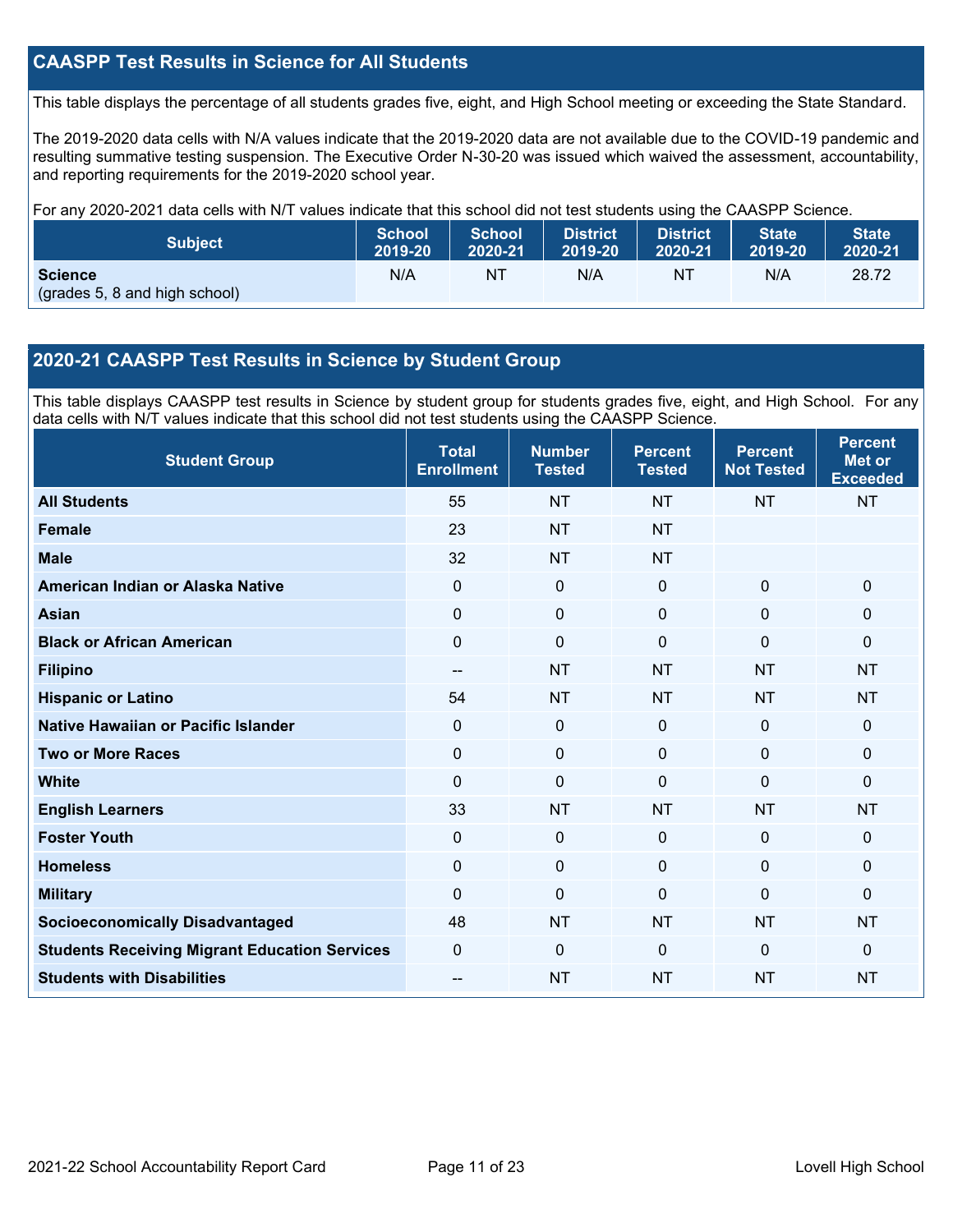#### **2020-21 Career Technical Education Programs**

Lovell High School has many internal practices, programs and course offerings that focus on College and Career Readiness. Lovell High School has developed a grade 9-12 Work Based Learning Continuum (in alignment to high school WBL Continuum) that ensures college and career awareness and exploration opportunities are provided to all students. All students in grades 9-12 take part in the following activities: Grade Level College Study Trips, Industry Specific Guest Presenters, Industry Specific Facility Tours, School Wide College and Career Showcase, College and Career Fair, National College Signing Day and Leadership Development Opportunities in Career Technical Student Organizations.

Lovell High School has initiated the following practices and college and career initiatives by partnering with the Foundation for California Community Colleges to implement the California Colleges Guidance Initiative (CCGI) Program to ensure student college and career readiness and improve successful transitions to secondary and post-secondary education. Lovell High School provides grade level college and career preparation lessons such as career research, college research, students taking a career interest profile, financial aid, awareness of A-G preparation and much more that are detailed in a District Wide CCGI Implementation Plan. In addition, by the time students transition out of 8th grade, they have also started the initial elements of a Portfolio which includes a resume, letters of recommendation, SMART Goal setting and a Brag Sheet noting their accomplishments and achievements. This introductory portfolio is in alignment to the secondary Senior Exit Interview and Portfolio Presentation high school graduation requirement; as well as the process to apply to a Career Pathway and or Academy Program of Study. Lovell High School informs parents and students of Career Pathway opportunities and College and Career Readiness via activities, events, meetings such as a Career Pathway Expo and Registration Night, LCAP Forums, and parent workshops.

Lovell students currently have the opportunity to earn Dual Enrollment in Urban Rural Fire Fighting class, Construction Tech/INT, and Pre-Certification Nursing Assistant (CNA). The Urban Rural Fire Fighting class is a two hour Dual Enrollment course with Fresno City College. Upon successful completion of the course, students will be issued an Emergency Medical Responder Card (EMR) and a Health Care Provider (CPR/AED) card; both cards are valid for two (2) years. Lovell students can participate in the two hour block of construction tech. The CNA course is also a two hour block and prepares students to take the state certification test for Certified Nursing Assistants (CNA).

| <b>2020-21 Career Technical Education (CTE) Participation</b>                                                                     |                                  |  |  |  |  |  |
|-----------------------------------------------------------------------------------------------------------------------------------|----------------------------------|--|--|--|--|--|
| <b>Measure</b>                                                                                                                    | <b>CTE Program Participation</b> |  |  |  |  |  |
| Number of Pupils Participating in CTE                                                                                             | 14                               |  |  |  |  |  |
| Percent of Pupils that Complete a CTE Program and Earn a High School Diploma                                                      | 0                                |  |  |  |  |  |
| Percent of CTE Courses that are Sequenced or Articulated Between the School and<br><b>Institutions of Postsecondary Education</b> |                                  |  |  |  |  |  |

#### **Course Enrollment/Completion**

This table displays the course enrollment/completion of University of California (UC) and/or California State University (CSU) admission requirements.

| <b>UC/CSU Course Measure</b>                                                | <b>Percent</b> |
|-----------------------------------------------------------------------------|----------------|
| 2020-2021 Pupils Enrolled in Courses Required for UC/CSU Admission          | 12.2           |
| 2019-2020 Graduates Who Completed All Courses Required for UC/CSU Admission |                |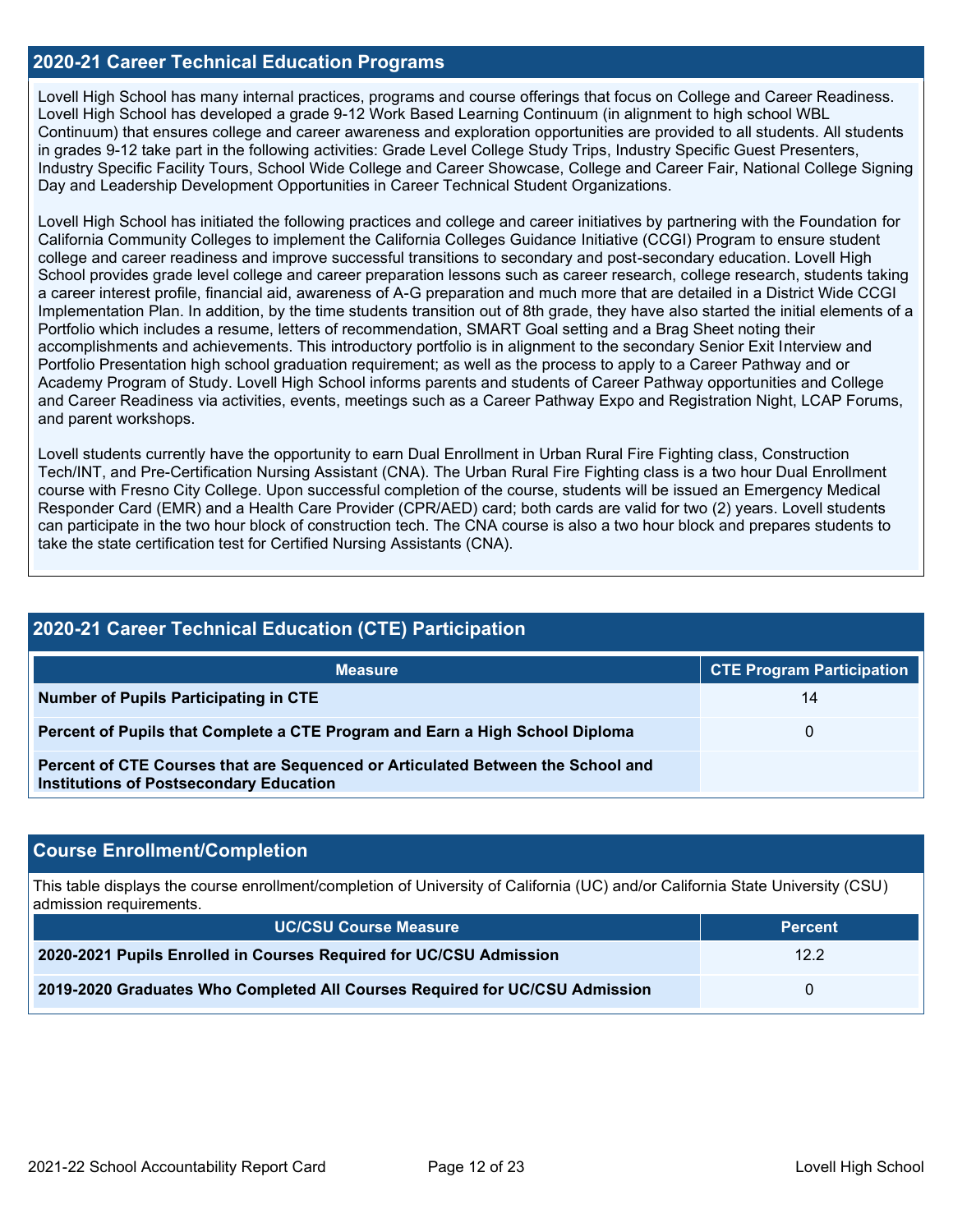# **B. Pupil Outcomes State Priority: Other Pupil Outcomes**

The SARC provides the following information relevant to the State priority: Other Pupil Outcomes (Priority 8): Pupil outcomes in the subject area of physical education.

#### **2020-21 California Physical Fitness Test Results**

Due to the COVID-19 crisis, the Physical Fitness Test was suspended during the 2020-2021 school year and therefore no data are reported and each cell in this table is populated with "N/A."

| <b>Grade Level</b> | <b>Four of Six Fitness Standards</b> | <b>Five of Six Fitness Standards</b> | Percentage of Students Meeting   Percentage of Students Meeting   Percentage of Students Meeting  <br><b>Six of Six Fitness Standards</b> |
|--------------------|--------------------------------------|--------------------------------------|-------------------------------------------------------------------------------------------------------------------------------------------|
| Grade 5            | N/A                                  | N/A                                  | N/A                                                                                                                                       |
| Grade 7            | N/A                                  | N/A                                  | N/A                                                                                                                                       |
| Grade 9            | N/A                                  | N/A                                  | N/A                                                                                                                                       |

# **C. Engagement State Priority: Parental Involvement**

The SARC provides the following information relevant to the State priority: Parental Involvement (Priority 3): Efforts the school district makes to seek parent input in making decisions regarding the school district and at each school site.

#### **2021-22 Opportunities for Parental Involvement**

The Cutler-Orosi Joint Unified School District has six parent involvement goals:

- 1. Help parents develop parenting skills and foster conditions at home that support children's efforts in learning.
- 2. Provide parents with knowledge of techniques designed to assist children in learning at home.
- 3. Provide access to and coordinate community and support services for children and families.
- 4. Promote clear, two-way communication between the school and the family as to school programs and children's progress.
- 5. Involve parents, after appropriate training, in instructional and support roles at the school.
- 6. Support parents as decision-makers and develop their leadership in governance, advisory, and advocacy roles.

This past year parents have been invited to participate in a variety of school activities including how to navigate through online platforms. For example, parents received information regarding their students' Google Classroom and parent access to our new student information system, Aeries during Back to School, Senior Parent Meetings, and Report Card Night. Parents have also been involved with School Site Council and English Language Learner Committee meetings. In addition, parents have attended athletic events on our campus. If you would like to participate in any school activities, please contact Mrs. Victoria Guzman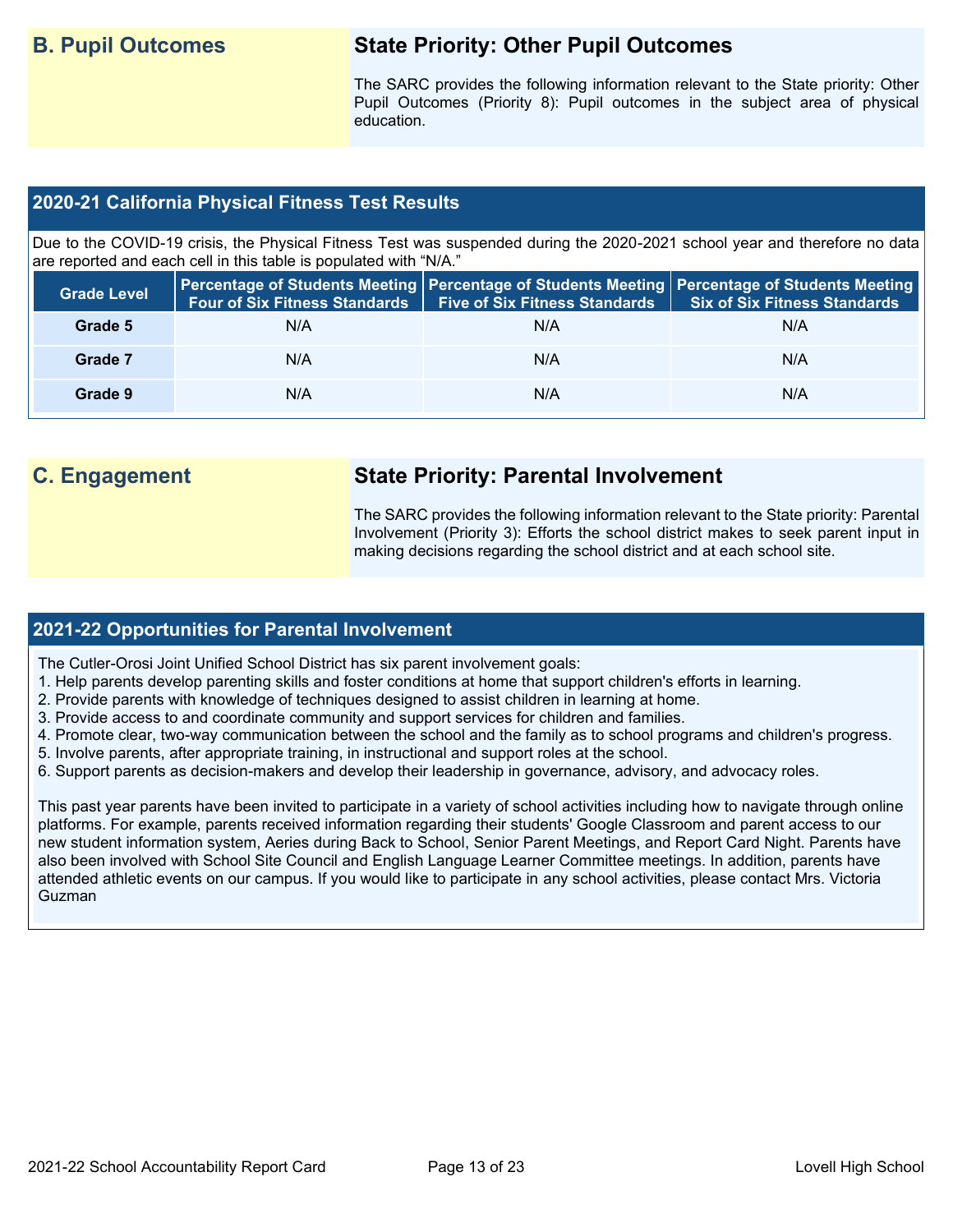# **C. Engagement State Priority: Pupil Engagement**

The SARC provides the following information relevant to the State priority: Pupil Engagement (Priority 5):

- High school dropout rates;
- High school graduation rates; and
- Chronic Absenteeism

## **Dropout Rate and Graduation Rate (Four-Year Cohort Rate)**

| <b>Indicator</b>       | School<br>2018-19 | <b>School</b><br>2019-20 | <b>School</b><br>2020-21 | District<br>$2018 - 19$ | <b>District</b><br>2019-20 | <b>District</b><br>2020-21 | <b>State</b><br>2018-19 | <b>State</b><br>2019-20 | <b>State</b><br>2020-21 |
|------------------------|-------------------|--------------------------|--------------------------|-------------------------|----------------------------|----------------------------|-------------------------|-------------------------|-------------------------|
| <b>Dropout Rate</b>    | 18.8              | 5.9                      | 11.1                     | 11.1                    | 3.7                        | 4.1                        | 9.0                     | 8.9                     | 9.4                     |
| <b>Graduation Rate</b> | 71.9              | 61.8                     | 55.6                     | 86.7                    | 89.6                       | 87.0                       | 84.5                    | 84.2                    | 83.6                    |

## **2020-21 Graduation Rate by Student Group (Four-Year Cohort Rate)**

This table displays the 2020-21 graduation rate by student group. For information on the Four-Year Adjusted Cohort Graduation Rate (ACGR), visit the CDE Adjusted Cohort Graduation Rate web page at [www.cde.ca.gov/ds/ad/acgrinfo.asp.](http://www.cde.ca.gov/ds/ad/acgrinfo.asp)

| <b>Student Group</b>                                 | <b>Number of</b><br><b>Students in Cohort</b> | <b>Number of</b><br><b>Cohort Graduates</b> | <b>Cohort</b><br><b>Graduation Rate</b> |
|------------------------------------------------------|-----------------------------------------------|---------------------------------------------|-----------------------------------------|
| <b>All Students</b>                                  | 45                                            | 25                                          | 55.6                                    |
| <b>Female</b>                                        | 17                                            | 11                                          | 64.7                                    |
| <b>Male</b>                                          | 28                                            | 14                                          | 50.0                                    |
| American Indian or Alaska Native                     | 0                                             | $\mathbf 0$                                 | 0.00                                    |
| <b>Asian</b>                                         | 0                                             | $\mathbf 0$                                 | 0.00                                    |
| <b>Black or African American</b>                     | 0                                             | $\mathbf 0$                                 | 0.00                                    |
| <b>Filipino</b>                                      | $\sim$                                        | $\hspace{0.05cm}$                           | $- -$                                   |
| <b>Hispanic or Latino</b>                            | 44                                            | 24                                          | 54.5                                    |
| Native Hawaiian or Pacific Islander                  | 0                                             | $\mathbf{0}$                                | 0.00                                    |
| <b>Two or More Races</b>                             | 0                                             | $\mathbf 0$                                 | 0.00                                    |
| <b>White</b>                                         | $\Omega$                                      | $\mathbf{0}$                                | 0.00                                    |
| <b>English Learners</b>                              | 30                                            | 17                                          | 56.7                                    |
| <b>Foster Youth</b>                                  | $\overline{\phantom{a}}$                      | $\overline{\phantom{a}}$                    | $\overline{\phantom{a}}$                |
| <b>Homeless</b>                                      | $\overline{\phantom{a}}$                      | $\overline{\phantom{a}}$                    | --                                      |
| <b>Socioeconomically Disadvantaged</b>               | 45                                            | 25                                          | 55.6                                    |
| <b>Students Receiving Migrant Education Services</b> | --                                            | $\sim$                                      | --                                      |
| <b>Students with Disabilities</b>                    | --                                            | $\sim$                                      | --                                      |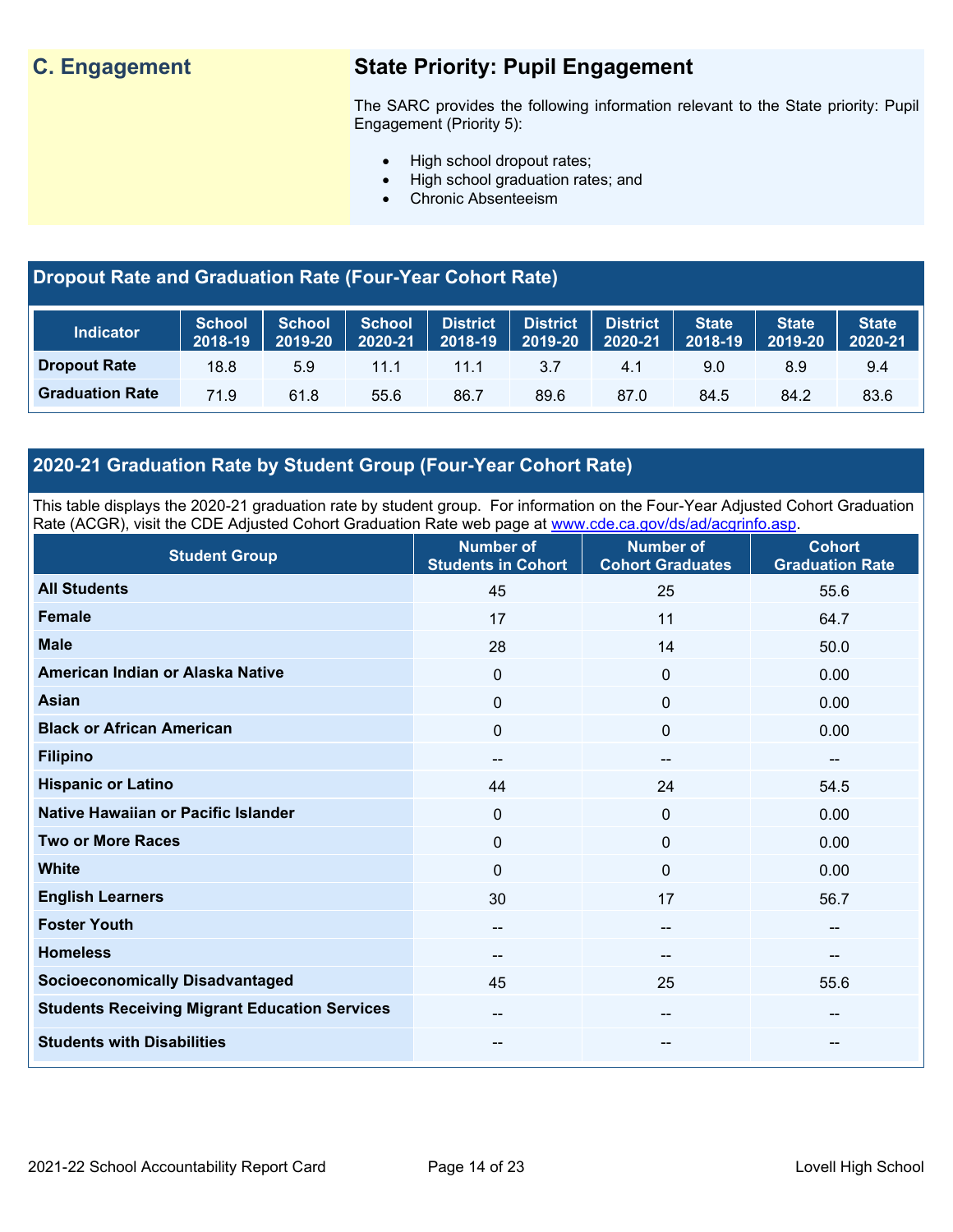## **2020-21 Chronic Absenteeism by Student Group**

| <b>Student Group</b>                                 | <b>Cumulative</b><br><b>Enrollment</b> | <b>Chronic</b><br><b>Absenteeism</b><br><b>Eligible Enrollment</b> | <b>Chronic</b><br><b>Absenteeism</b><br><b>Count</b> | <b>Chronic</b><br><b>Absenteeism</b><br><b>Rate</b> |
|------------------------------------------------------|----------------------------------------|--------------------------------------------------------------------|------------------------------------------------------|-----------------------------------------------------|
| <b>All Students</b>                                  | 85                                     | 82                                                                 | 50                                                   | 61.0                                                |
| <b>Female</b>                                        | 33                                     | 33                                                                 | 21                                                   | 63.6                                                |
| <b>Male</b>                                          | 52                                     | 49                                                                 | 29                                                   | 59.2                                                |
| American Indian or Alaska Native                     | 0                                      | $\Omega$                                                           | $\Omega$                                             | 0.0                                                 |
| Asian                                                | 0                                      | $\Omega$                                                           | $\mathbf{0}$                                         | 0.0                                                 |
| <b>Black or African American</b>                     | 0                                      | $\mathbf{0}$                                                       | $\mathbf 0$                                          | 0.0                                                 |
| <b>Filipino</b>                                      | $\overline{2}$                         | $\overline{2}$                                                     | $\Omega$                                             | 0.0                                                 |
| <b>Hispanic or Latino</b>                            | 81                                     | 78                                                                 | 48                                                   | 61.5                                                |
| Native Hawaiian or Pacific Islander                  | $\Omega$                               | $\mathbf{0}$                                                       | $\mathbf 0$                                          | 0.0                                                 |
| <b>Two or More Races</b>                             | 0                                      | $\mathbf{0}$                                                       | $\mathbf 0$                                          | 0.0                                                 |
| <b>White</b>                                         | 1                                      | 1                                                                  | 1                                                    | 100.0                                               |
| <b>English Learners</b>                              | 45                                     | 43                                                                 | 27                                                   | 62.8                                                |
| <b>Foster Youth</b>                                  | $\Omega$                               | $\Omega$                                                           | $\mathbf{0}$                                         | 0.0                                                 |
| <b>Homeless</b>                                      | 0                                      | $\mathbf 0$                                                        | $\Omega$                                             | 0.0                                                 |
| <b>Socioeconomically Disadvantaged</b>               | 80                                     | 77                                                                 | 47                                                   | 61.0                                                |
| <b>Students Receiving Migrant Education Services</b> | $\mathbf 0$                            | $\Omega$                                                           | $\Omega$                                             | 0.0                                                 |
| <b>Students with Disabilities</b>                    | 1                                      | 1                                                                  | 1                                                    | 100.0                                               |

# **C. Engagement State Priority: School Climate**

The SARC provides the following information relevant to the State priority: School Climate (Priority 6):

- Pupil suspension rates;
- Pupil expulsion rates; and
- Other local measures on the sense of safety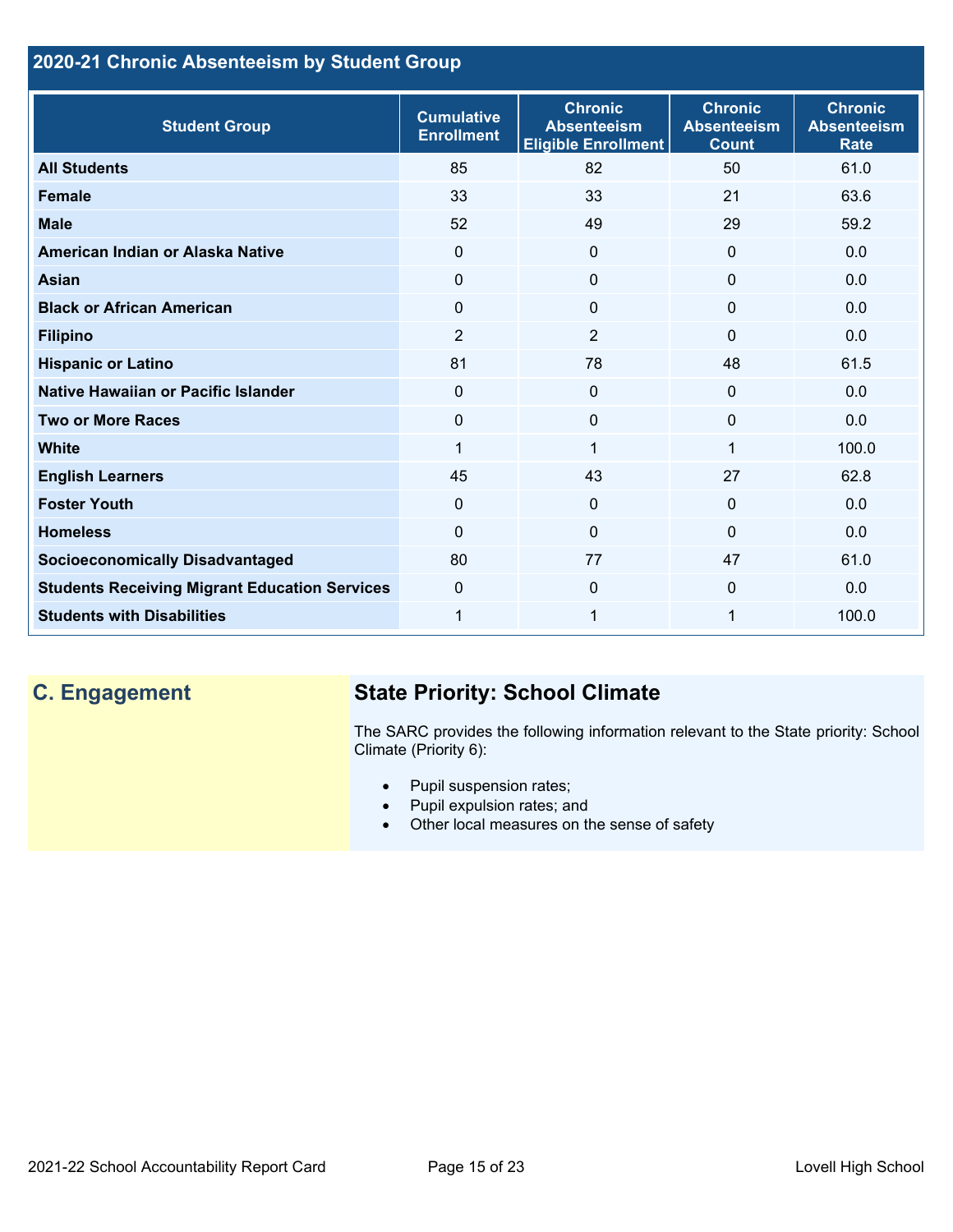#### **Suspensions and Expulsions**

This table displays suspensions and expulsions data collected between July through June, each full school year respectively. Data collected during the 2020-21 school year may not be comparable to earlier years of this collection due to differences in learning mode instruction in response to the COVID-19 pandemic.

| <b>Subject</b>     | <b>School</b><br>2018-19 | <b>School</b><br>2020-21 | <b>District</b><br>2018-19 | <b>District</b><br>2020-21 | <b>State</b><br>2018-19 | <b>State</b><br>2020-21 |
|--------------------|--------------------------|--------------------------|----------------------------|----------------------------|-------------------------|-------------------------|
| <b>Suspensions</b> | 32.04                    | 0.00                     | 5.86                       | 0.10                       | 3.47                    | 0.20                    |
| <b>Expulsions</b>  | 1.94                     | 0.00                     | 0.44                       | 0.00                       | 0.08                    | 0.00                    |

This table displays suspensions and expulsions data collected between July through February, partial school year due to the COVID-19 pandemic. The 2019-2020 suspensions and expulsions rate data are not comparable to other year data because the 2019-2020 school year is a partial school year due to the COVID-19 crisis. As such, it would be inappropriate to make any comparisons in rates of suspensions and expulsions in the 2019-2020 school year compared to other school years.

| <b>Subject</b>     | <b>School</b><br>2019-20 | <b>District</b><br>2019-20 | <b>State</b><br>2019-20 |
|--------------------|--------------------------|----------------------------|-------------------------|
| <b>Suspensions</b> | 27.78                    | 4.50                       | 2.45                    |
| <b>Expulsions</b>  | 1 1 1                    | 0.07                       | 0.05                    |

### **2020-21 Suspensions and Expulsions by Student Group**

| <b>Student Group</b>                                 | <b>Suspensions Rate</b> | <b>Expulsions Rate</b> |
|------------------------------------------------------|-------------------------|------------------------|
| <b>All Students</b>                                  | 0.00                    | 0.00                   |
| <b>Female</b>                                        | 0.00                    | 0.00                   |
| <b>Male</b>                                          | 0.00                    | 0.00                   |
| American Indian or Alaska Native                     | 0.00                    | 0.00                   |
| <b>Asian</b>                                         | 0.00                    | 0.00                   |
| <b>Black or African American</b>                     | 0.00                    | 0.00                   |
| <b>Filipino</b>                                      | 0.00                    | 0.00                   |
| <b>Hispanic or Latino</b>                            | 0.00                    | 0.00                   |
| Native Hawaiian or Pacific Islander                  | 0.00                    | 0.00                   |
| <b>Two or More Races</b>                             | 0.00                    | 0.00                   |
| <b>White</b>                                         | 0.00                    | 0.00                   |
| <b>English Learners</b>                              | 0.00                    | 0.00                   |
| <b>Foster Youth</b>                                  | 0.00                    | 0.00                   |
| <b>Homeless</b>                                      | 0.00                    | 0.00                   |
| <b>Socioeconomically Disadvantaged</b>               |                         |                        |
| <b>Students Receiving Migrant Education Services</b> | 0.00                    | 0.00                   |
| <b>Students with Disabilities</b>                    |                         |                        |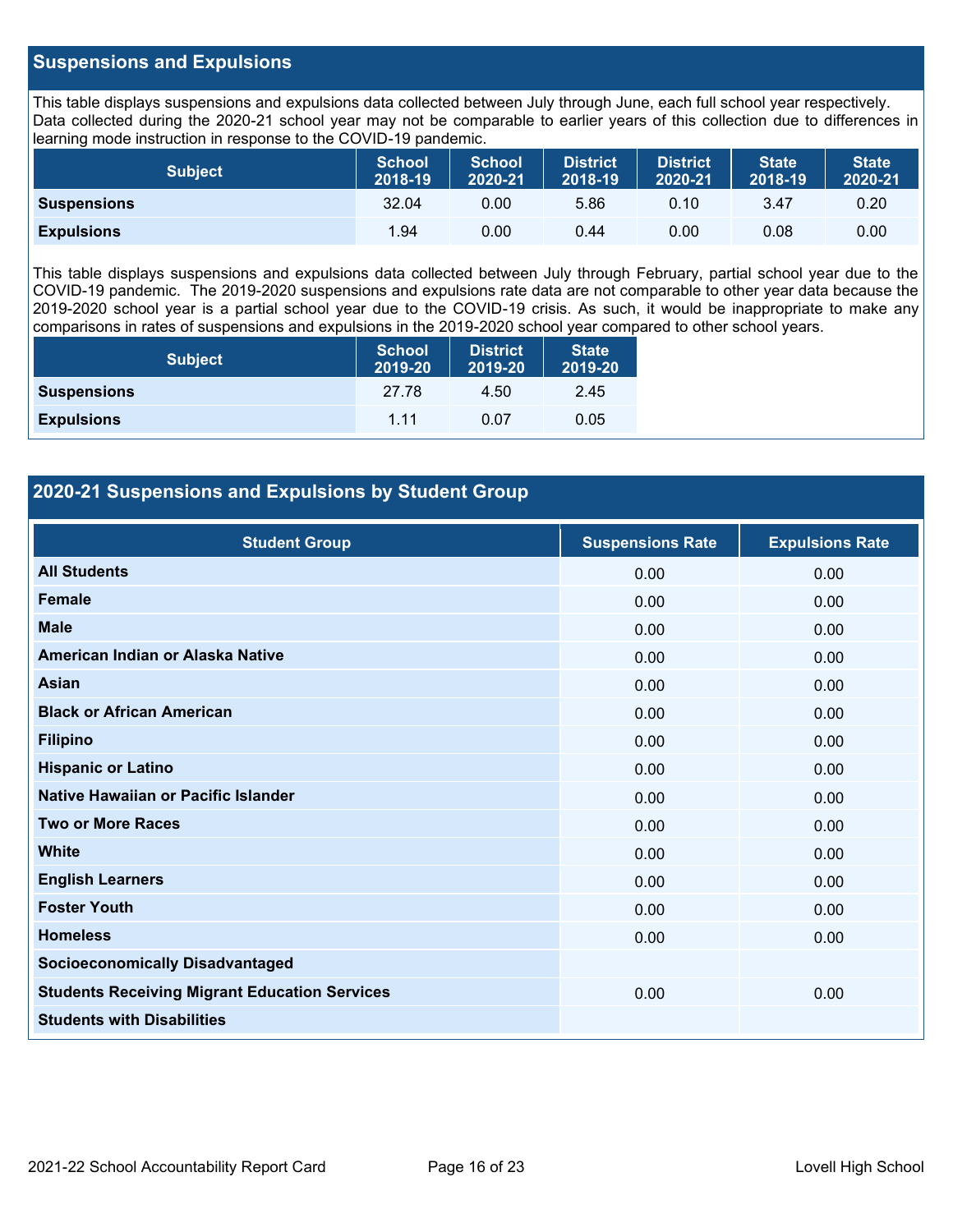#### **2021-22 School Safety Plan**

Our top priority is to maintain a school environment that is safe, clean, and orderly. Administration and staff members (certificated and classified) provide student supervision on the grounds before school, during breaks, during lunch, and after school. Students who do not follow school rules receive the consequences according to the California Education Codes and policies adopted by the School Board. We implement PBIS (Positive Behavior Intervention Support) at our school. We emphasize positive reinforcement and good choices. A school safety plan has been developed, approved, and put into operation. It is updated annually and was most recently updated and reviewed by the staff on 8/9/2021. Emergency procedure and safety drills are reviewed as needed at weekly staff meetings. On 8/25/2021, our site held the Active Shooter training provided by Tulare County Sheriff's department. Lovell High School also employs a part-time security guard and has a resource officer from the Tulare County Sheriff's Department to ensure safety. Regular drills are conducted to ensure that all students and staff know how to respond in case of an emergency. On October 27, 2021, we reviewed our School Plan for Student Achievement with School Site Council which includes staff, parents and a student representative. We discussed our safety procedures to maintain a secure site.

#### **2018-19 Secondary Average Class Size and Class Size Distribution**

This table displays the 2018-19 average class size and class size distribution. The columns titled "Number of Classes" indicates how many classes fall into each size category (a range of total students per classroom). At the secondary school level, this information is reported by subject area rather than grade level.

| <b>Subject</b>               | Average<br><b>Class</b><br><b>Size</b> | 1-22 Students | Number of Classes with   Number of Classes with  <br>23-32 Students | Number of Classes with<br>33+ Students |
|------------------------------|----------------------------------------|---------------|---------------------------------------------------------------------|----------------------------------------|
| <b>English Language Arts</b> | 13                                     | 8             |                                                                     |                                        |
| <b>Mathematics</b>           | 14                                     | 5             |                                                                     |                                        |
| <b>Science</b>               | 11                                     | 3             |                                                                     |                                        |
| <b>Social Science</b>        | 16                                     |               |                                                                     |                                        |

#### **2019-20 Secondary Average Class Size and Class Size Distribution**

This table displays the 2019-20 average class size and class size distribution. The columns titled "Number of Classes" indicates how many classes fall into each size category (a range of total students per classroom). At the secondary school level, this information is reported by subject area rather than grade level.

| <b>Subject</b>               | <b>Average</b><br><b>Class</b><br><b>Size</b> | <b>1-22 Students</b> | Number of Classes with   Number of Classes with  <br>23-32 Students | Number of Classes with<br>33+ Students |
|------------------------------|-----------------------------------------------|----------------------|---------------------------------------------------------------------|----------------------------------------|
| <b>English Language Arts</b> | 14                                            | 9                    |                                                                     |                                        |
| <b>Mathematics</b>           | 12                                            | 4                    |                                                                     |                                        |
| <b>Science</b>               | 11                                            | 4                    |                                                                     |                                        |
| <b>Social Science</b>        | 11                                            |                      |                                                                     |                                        |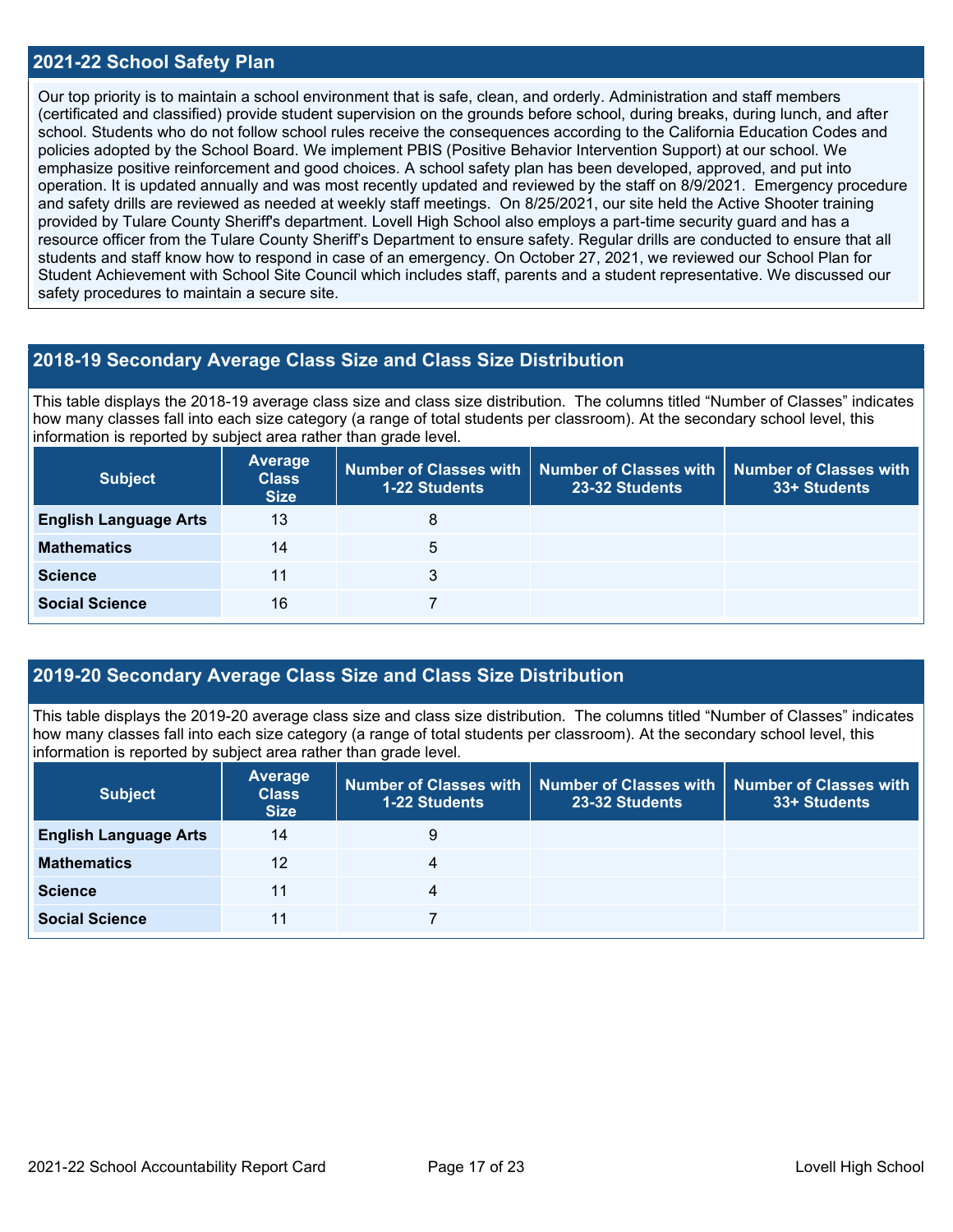#### **2020-21 Secondary Average Class Size and Class Size Distribution**

This table displays the 2020-21 average class size and class size distribution. The columns titled "Number of Classes" indicates how many classes fall into each size category (a range of total students per classroom). At the secondary school level, this information is reported by subject area rather than grade level.

| <b>Subject</b>               | <b>Average</b><br><b>Class</b><br><b>Size</b> | Number of Classes with<br>1-22 Students | <b>Number of Classes with</b><br>23-32 Students | <b>Number of Classes with</b><br>33+ Students |
|------------------------------|-----------------------------------------------|-----------------------------------------|-------------------------------------------------|-----------------------------------------------|
| <b>English Language Arts</b> | 9                                             | 10                                      |                                                 |                                               |
| <b>Mathematics</b>           | 8                                             | 4                                       |                                                 |                                               |
| <b>Science</b>               |                                               | 4                                       |                                                 |                                               |
| <b>Social Science</b>        | 11                                            | 8                                       |                                                 |                                               |

### **2020-21 Ratio of Pupils to Academic Counselor**

This table displays the ratio of pupils to Academic Counselor. One full time equivalent (FTE) equals one staff member working full time; one FTE could also represent two staff members who each work 50 percent of full time.

| <b>Title</b>                        | <b>Ratio</b> |
|-------------------------------------|--------------|
| <b>Pupils to Academic Counselor</b> |              |

### **2020-21 Student Support Services Staff**

This table displays the number of FTE support staff assigned to this school. One full time equivalent (FTE) equals one staff member working full time; one FTE could also represent two staff members who each work 50 percent of full time.

| <b>Title</b>                                                         | <b>Number of FTE Assigned to School</b> |
|----------------------------------------------------------------------|-----------------------------------------|
| <b>Counselor (Academic, Social/Behavioral or Career Development)</b> | 0                                       |
| Library Media Teacher (Librarian)                                    | $\mathbf 0$                             |
| <b>Library Media Services Staff (Paraprofessional)</b>               | $\mathbf{0}$                            |
| <b>Psychologist</b>                                                  | $\mathbf{0}$                            |
| <b>Social Worker</b>                                                 | $\mathbf 0$                             |
| <b>Speech/Language/Hearing Specialist</b>                            | $\Omega$                                |
| <b>Resource Specialist (non-teaching)</b>                            | $\mathbf{0}$                            |
| Other                                                                | 0.2                                     |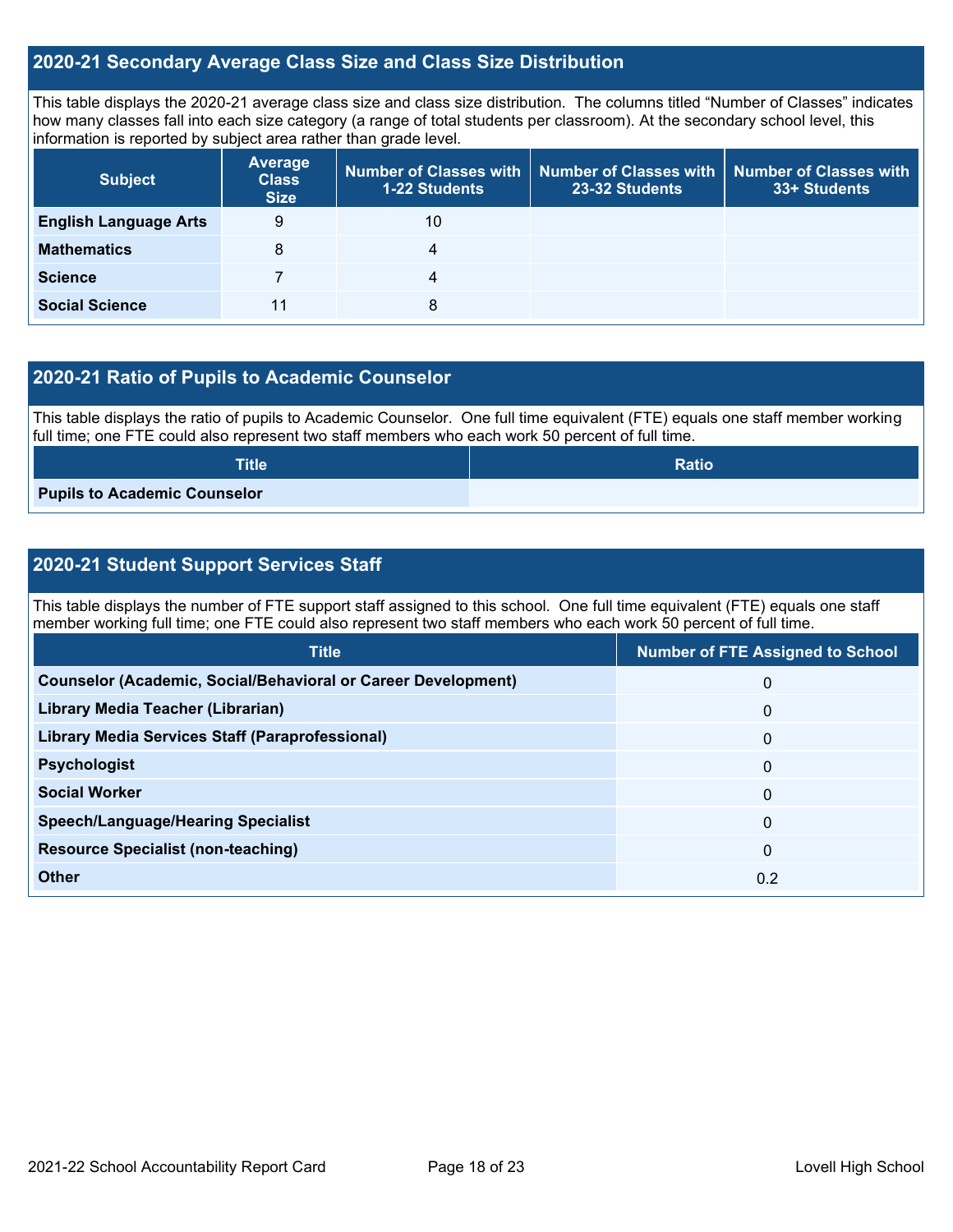#### **2019-20 Expenditures Per Pupil and School Site Teacher Salaries**

This table displays the 2019-20 expenditures per pupil and average teach salary for this school. Cells with N/A values do not require data.

| Level                                                | <b>Total</b><br><b>Expenditures</b><br><b>Per Pupil</b> | <b>Expenditures</b><br><b>Per Pupil</b><br>(Restricted) | <b>Expenditures</b><br><b>Per Pupil</b><br>(Unrestricted) | <b>Average</b><br><b>Teacher</b><br><b>Salary</b> |
|------------------------------------------------------|---------------------------------------------------------|---------------------------------------------------------|-----------------------------------------------------------|---------------------------------------------------|
| <b>School Site</b>                                   | \$19,431.45                                             | \$1,068.77                                              | \$\$18,362.69                                             | \$78,459.00                                       |
| <b>District</b>                                      | N/A                                                     | N/A                                                     | \$8,371.02                                                | \$76,351                                          |
| <b>Percent Difference - School Site and District</b> | N/A                                                     | N/A                                                     | 27.9                                                      | 4.4                                               |
| <b>State</b>                                         |                                                         |                                                         | \$8.444                                                   | \$77,042                                          |
| <b>Percent Difference - School Site and State</b>    | N/A                                                     | N/A                                                     |                                                           | 3.6                                               |

### **2020-21 Types of Services Funded**

A variety of additional programs and services are provided through categorical or other funds.

- **Categorical**
- Supplemental instructional programs (after school tutorials, instructional aides, FUEL Education, Cyber High)
- Supplemental books and reference materials

Supplemental services (Wifi services, program licenses)

Professional Learning (Instructional Coaches, travel and conference, professional services)

Supplemental materials and supplies

Non-Cap Equipment (technology)

LCFF/LCAP

The majority of supplemental funds is comprised by LCAP funding. Actions and services provided by the LCAP are all supplemental and aligned to the District Goals (achieve academics, build human capacity, create effective and efficient systems. A link to the District LCAP plan can be found on the District Website (www.cojusd.org).

# **2019-20 Teacher and Administrative Salaries**

This table displays the 2019-20 Teacher and Administrative salaries. For detailed information on salaries, see the CDE Certification Salaries & Benefits web page at [http://www.cde.ca.gov/ds/fd/cs/.](http://www.cde.ca.gov/ds/fd/cs/)

| Category                                             | <b>District</b><br><b>Amount</b> | <b>State Average</b><br>for Districts<br>in Same Category |
|------------------------------------------------------|----------------------------------|-----------------------------------------------------------|
| <b>Beginning Teacher Salary</b>                      | \$51,087                         | \$48,119                                                  |
| <b>Mid-Range Teacher Salary</b>                      | \$74,697                         | \$74,665                                                  |
| <b>Highest Teacher Salary</b>                        | \$97,672                         | \$98,160                                                  |
| <b>Average Principal Salary (Elementary)</b>         | \$125,713                        | \$118,542                                                 |
| <b>Average Principal Salary (Middle)</b>             | \$131,530                        | \$125,068                                                 |
| <b>Average Principal Salary (High)</b>               | \$146,392                        | \$133,516                                                 |
| <b>Superintendent Salary</b>                         | \$218,317                        | \$194,199                                                 |
| <b>Percent of Budget for Teacher Salaries</b>        | 26%                              | 31%                                                       |
| <b>Percent of Budget for Administrative Salaries</b> | 4%                               | 6%                                                        |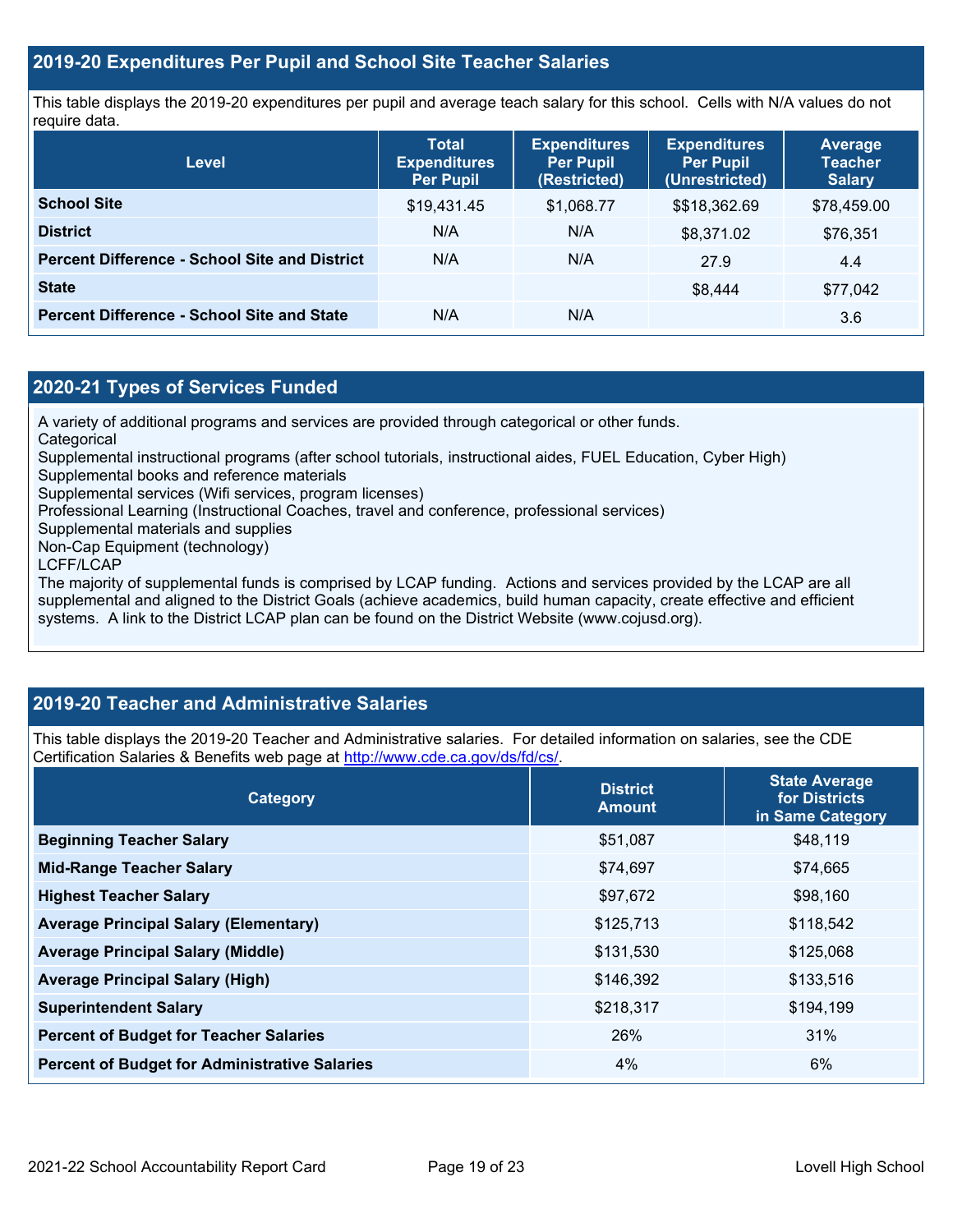### **2020-21 Advanced Placement (AP) Courses**

This table displays the percent of student in AP courses at this school.

#### **Percent of Students in AP Courses**

This table displays the number of AP courses offered at this school where there are student course enrollments of at least one student.

| <b>Subject</b>                  | <b>Number of AP Courses Offered</b> |
|---------------------------------|-------------------------------------|
| <b>Computer Science</b>         | 0                                   |
| <b>English</b>                  | 0                                   |
| <b>Fine and Performing Arts</b> | 0                                   |
| <b>Foreign Language</b>         | 0                                   |
| <b>Mathematics</b>              | 0                                   |
| <b>Science</b>                  | 0                                   |
| <b>Social Science</b>           | 0                                   |
| <b>Total AP Courses Offered</b> | 0                                   |

#### **Professional Development**

The Lovell High School staff has participated in a variety of Professional Learning this past year to address the need to serve our students virtually. Staff received training in Google Classroom, Zoom, GoGuardian, Remind App, Screencastify, EdPuzzle, and new attendance procedures for the re-engagement of students. We will continue to encourage writing across all content areas and support for our English Language Learners. The District has provided 35 Late Start Wednesdays for professional collaboration. In addition, all staff members participate in monthly extended days of professional development to work with colleagues on the implementation of best practices.

This table displays the number of school days dedicated to staff development and continuous improvement.

| <b>Subject</b>                                                                  |  | $\vert$ 2019-20 $\vert$ 2020-21 $\vert$ 2021-22 $\vert$ |
|---------------------------------------------------------------------------------|--|---------------------------------------------------------|
| Number of school days dedicated to Staff Development and Continuous Improvement |  |                                                         |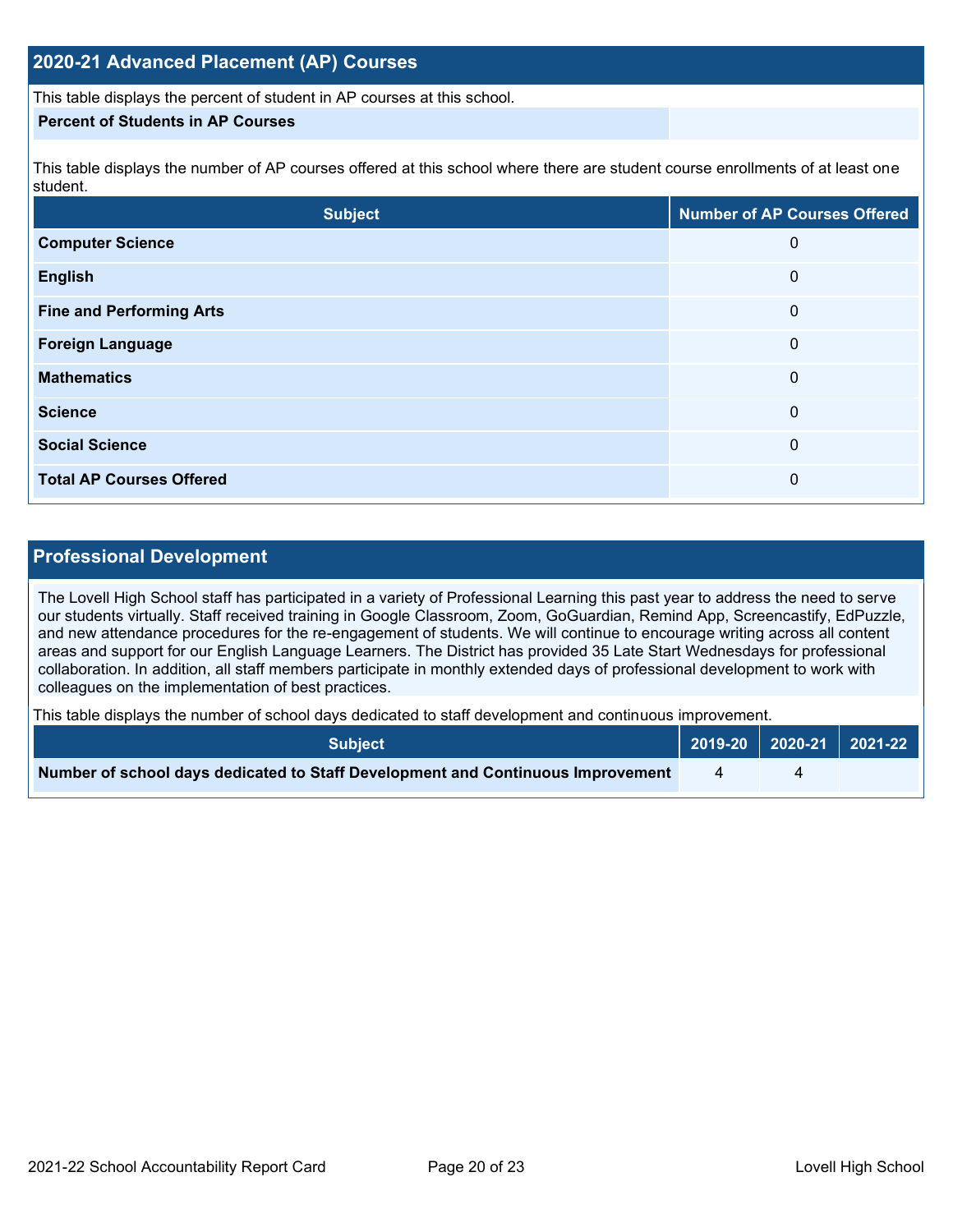# **Cutler-Orosi Joint Unified 2020-21 Local Accountability Report Card (LARC) Addendum**

# **Local Accountability Report Card (LARC) Addendum**

**2020-21 Local Accountability Report Card (LARC) Addendum Overview**



On July 14, 2021, the California State Board of Education (SBE) determined that the California Department of Education (CDE) will use the SARC as the mechanism to conduct a one-time data collection of the LEA-level aggregate test results of all school's local assessments administered during the 2020–2021 school year in order to meet the federal Every Students Succeeds Act (ESSA) reporting requirement for the Local Educational Agency Accountability Report Cards (LARCs).

Each local educational agency (LEA) is responsible for preparing and posting their annual LARC in accordance with the federal ESSA. As a courtesy, the CDE prepares and posts the LARCs on behalf of all LEAs.

Only for the 2020–2021 school year and the 2020–2021 LARCs, LEAs are required to report their aggregate local assessments test results at the LEA-level to the CDE by populating the tables below via the SARC. These data will be used to meet the LEAs' federal requirement for their LARCs. Note that it is the responsibility of the school and LEA to ensure that all student privacy and suppression rules are in place when reporting data in Tables 3 and 4 in the Addendum, as applicable.

The tables below are not part of the SBE approved 2020–2021 SARC template but rather are the mechanism by which these required data will be collected from LEAs.

For purposes of the LARC and the following tables, an LEA is defined as a school district, a county office of education, or a direct funded charter school.

| 2021-22 District Contact Information |                            |  |  |
|--------------------------------------|----------------------------|--|--|
| <b>District Name</b>                 | Cutler-Orosi Joint Unified |  |  |
| <b>Phone Number</b>                  | 5595284703                 |  |  |
| Superintendent                       | Yolanda Valdez             |  |  |
| <b>Email Address</b>                 | yovaldez@cojusd.org        |  |  |
| <b>District Website Address</b>      | http://www.cojusd.org      |  |  |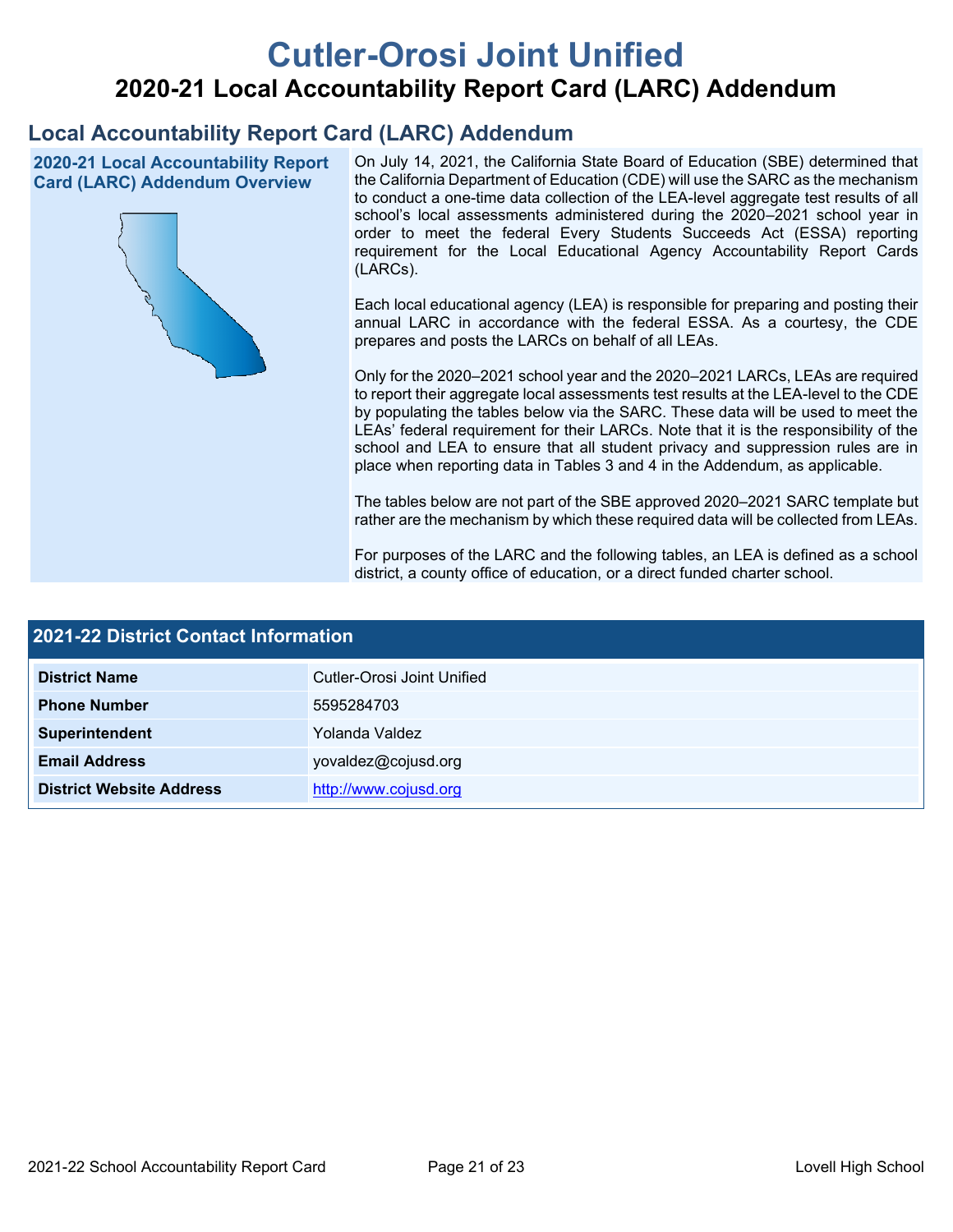### **2020-21 CAASPP Test Results in ELA by Student Group**

This table displays CAASPP test results in ELA by student group for students grades three through eight and grade eleven taking and completing a state-administered assessment. The CDE will populate this table for schools in cases where the school administered the CAASPP assessment. In cases where the school administered a local assessment instead of CAASPP, the CDE will populate this table with "NT" values, meaning this school did not test students using the CAASPP. See the local assessment(s) table for more information.

| <b>CAASPP</b><br><b>Student Groups</b>               | <b>CAASPP</b><br><b>Total</b><br><b>Enrollment</b> | <b>CAASPP</b><br><b>Number</b><br><b>Tested</b> | <b>CAASPP</b><br><b>Percent</b><br><b>Tested</b> | <b>CAASPP</b><br><b>Percent</b><br><b>Not Tested</b> | <b>CAASPP</b><br><b>Percent</b><br><b>Met or</b><br><b>Exceeded</b> |
|------------------------------------------------------|----------------------------------------------------|-------------------------------------------------|--------------------------------------------------|------------------------------------------------------|---------------------------------------------------------------------|
| <b>All Students</b>                                  | 2105                                               | 2029                                            | 96.39                                            | 3.61                                                 | 32.56                                                               |
| <b>Female</b>                                        | 1037                                               | 1005                                            | 96.91                                            | 3.09                                                 | 37.03                                                               |
| <b>Male</b>                                          | 1068                                               | 1024                                            | 95.88                                            | 4.12                                                 | 28.15                                                               |
| American Indian or Alaska Native                     | $\qquad \qquad -$                                  | $\overline{\phantom{a}}$                        | --                                               | $-$                                                  | --                                                                  |
| <b>Asian</b>                                         |                                                    | --                                              |                                                  |                                                      | --                                                                  |
| <b>Black or African American</b>                     | $\qquad \qquad -$                                  | $\sim$                                          | --                                               | --                                                   | --                                                                  |
| <b>Filipino</b>                                      | 67                                                 | 64                                              | 95.52                                            | 4.48                                                 | 48.44                                                               |
| <b>Hispanic or Latino</b>                            | 2010                                               | 1938                                            | 96.42                                            | 3.58                                                 | 32.17                                                               |
| Native Hawaiian or Pacific Islander                  | --                                                 | $\overline{\phantom{m}}$                        | --                                               | $\overline{\phantom{a}}$                             | --                                                                  |
| <b>Two or More Races</b>                             | --                                                 | $\qquad \qquad -$                               | --                                               | --                                                   | --                                                                  |
| <b>White</b>                                         | 19                                                 | 18                                              | 94.74                                            | 5.26                                                 | 22.22                                                               |
| <b>English Learners</b>                              | 718                                                | 697                                             | 97.08                                            | 2.92                                                 | 6.66                                                                |
| <b>Foster Youth</b>                                  | 12                                                 | 12                                              | 100.00                                           | 0.00                                                 | 25.00                                                               |
| <b>Homeless</b>                                      | 56                                                 | 50                                              | 89.29                                            | 10.71                                                | 28.00                                                               |
| <b>Military</b>                                      | --                                                 | --                                              | --                                               | --                                                   | --                                                                  |
| <b>Socioeconomically Disadvantaged</b>               | 2001                                               | 1932                                            | 96.55                                            | 3.45                                                 | 31.75                                                               |
| <b>Students Receiving Migrant Education Services</b> | 54                                                 | 53                                              | 98.15                                            | 1.85                                                 | 15.09                                                               |
| <b>Students with Disabilities</b>                    | 170                                                | 158                                             | 92.94                                            | 7.06                                                 | 2.58                                                                |